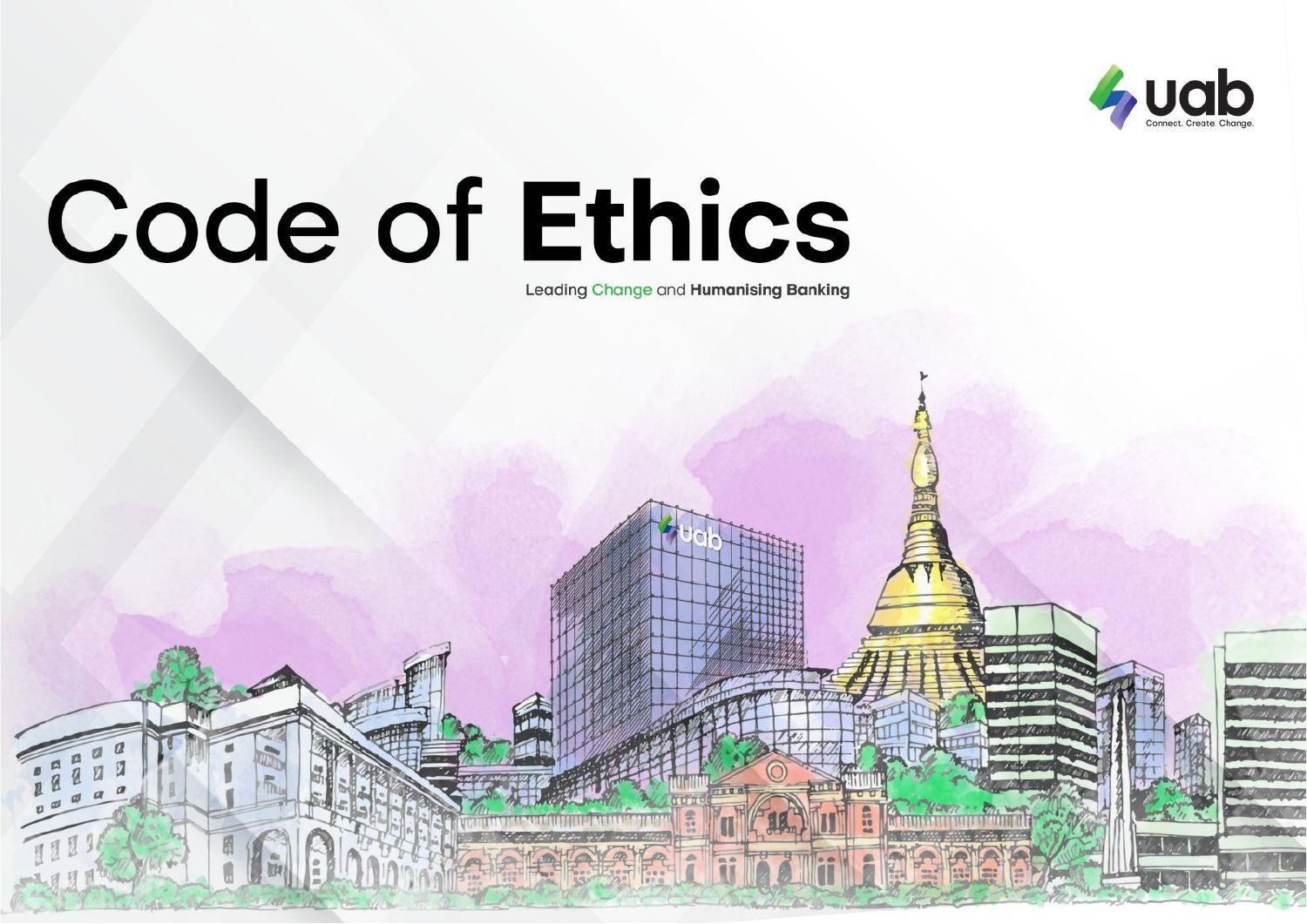

#### **Contents**

- Introduction Code Oversight, Incident Reporting, Implementation, Monitoring
- Our Purpose
- Our Mission
- Our Values
- Purpose and Coverage of Code
- Our Code of Ethics
	- Principle 1. Confidentiality Principle 2. Conflict of interest Principle 3. Fair and equitable treatment Principle 4. Integrity of records and data Principle 5. Misuse of information Principle 6. Misuse of position Principle 7. Misuse of Bank's property and facilities Principle 8. Good financial conduct Principle 9. Financial crime and compliance to law Principle 10. Sustainability

The Code sets out minimum standards of behavior that we expect from people associated with **uab** including employees, interns, trainees, members of the Board of Directors, contractors, suppliers, vendors and consultants . The coverage works alongside the Bank's policies and procedures.

If you have any questions about the Code, you can speak to your Supervisor or any Human Resources personnel.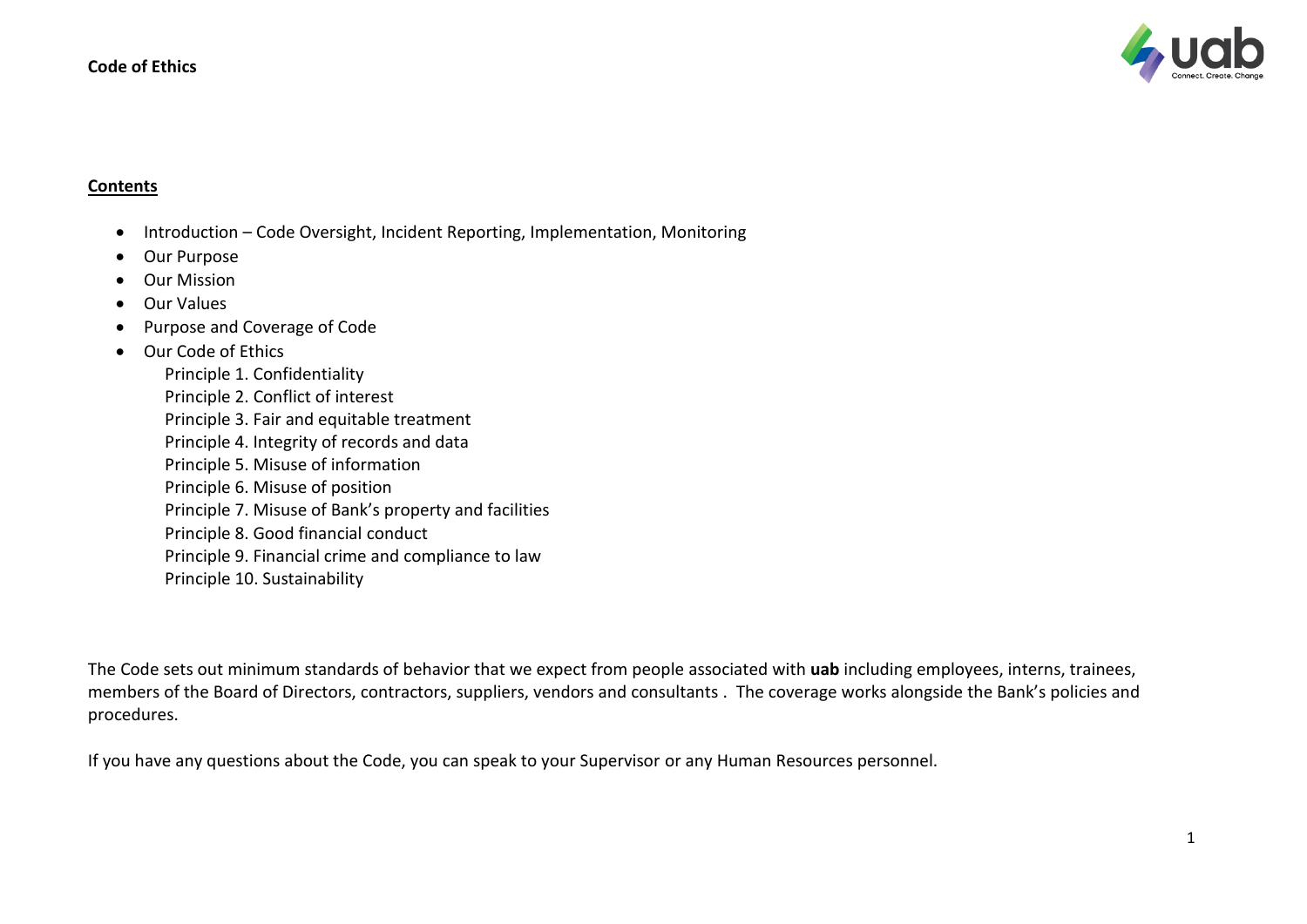

#### **Introduction**

#### **Code Oversight**

Assisted by the Human Resources Department and Compliance Officer, the Bank's Disciplinary Committee will manage the day-to-day compliance to the Code and make its report to the Management Committee.

The Board of Directors will have overall oversight to the Code.

#### **How to report a Concern and Incident Reporting**

The Bank has adopted an Incident Reporting mechanism that require the reporting of all operational incidences and breach of policy. Such reporting is required to made by Branch/Departmental Compliance Officers and Section Heads within 24 hours of the incident to the Risk & Compliance Department, Human Resources Department and Operations Department at Head Office.

Employees and people associated with the Bank including interns, members of the Board of Directors, contractors and consultants must report promptly of any knowledge or information about conduct by anyone in the company that you reasonably believe to be:

- A crime or illegal act.
- A violation of law or regulation or policy**, including this Code**.
- A dishonest act or unethical act, including misappropriation of funds or anything of value from uab bank, or the improper recording of the company's assets or liabilities

You may report incidents direct to your Supervisor or Human Resources Business Partner at Head Office or Risk & Compliance Officers.

Alternatively, you may use the Whistleblower channels though:

A. Direct Email Channel: wb@uab.com.mm B. SMS Reporting Channel: 09 44 44 36 309

The Whistleblower Protection Policy of the Bank provides the necessary protection to those who report the whistleblower channels. You will find a copy of the Policy in the Bank's website.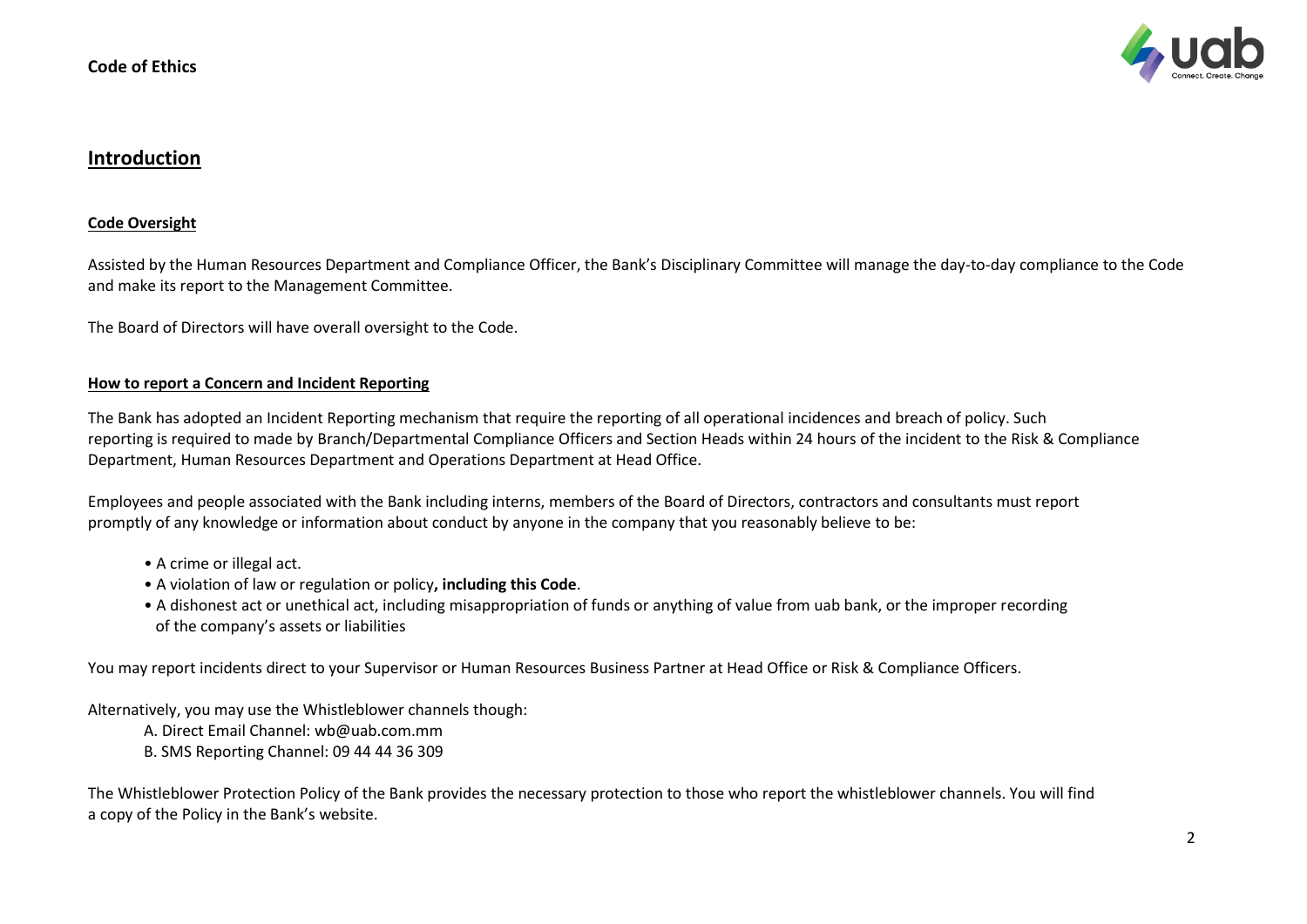

#### **What happens after reporting a concern**

Incident reports are reviewed and analysed by the Compliance Team. If there is a legal or policy violation, then the person is reported to Human Resources Department for review by the Disciplinary Committee. The Disciplinary Committee may request the Internal Audit Team to further investigate the matter if further analysis or evidence is required.

Breaches of the Code may also be found during the course of an internal audit and these may also be reported by the Internal Audit Team directly to the Human Resources Department. These matters will also be assessed by the Disciplinary Committee.

The person who breaches the Code is subject to appropriate discipline, which may include termination of employment, forfeiture of benefits and/or legal action by way of civil/criminal prosecution

#### **How do we implement this Code?**

Implementation of the Code in the day-to-day business of the Bank is made by the following means:

- All new hires will receive a copy of the Code and must receive training on this Code during their Orientation and onboarding programme.
- All the employees, officers and directors may receive training on this Code and a refresher reminder is made at Town Halls and refresher sessions.
- The latest issue of the Code is available on the Bank's website and on our SharePoint intranet
- Where there is an update to the Code of Conduct, it must be issued to all employees by way of office letters, emails and uabian Facebook Community posting.
- The Compliance Officer together with Head of Human Resources will review the effectiveness and relevance of this Code yearly. The conclusions will be shared and reviewed with the Management Committee and shared with the Board of Directors.
- Any breach of the Code will result is disciplinary action.

#### **Monitoring and Administration**

The administration of the Code will be the Human Resources Department

The Compliance Officer and Head of Human Resources will assist the Disciplinary Committee monitor the day-to-day compliance.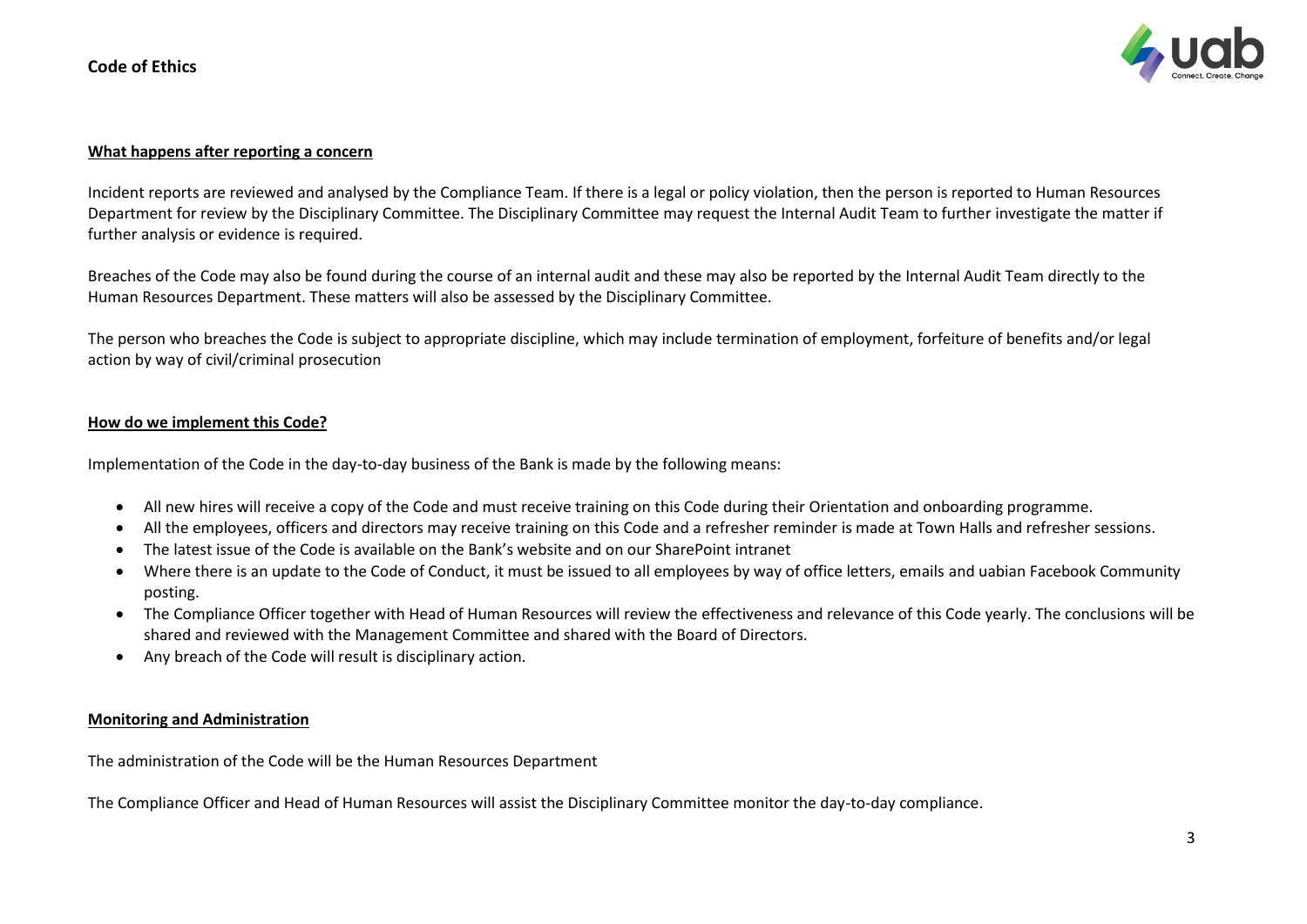

| uab၏ ကျင့်ဝတ်ဆိုင်ရာ သတ်မှတ်ချက်များ                                                                                                                                                                                                                                                                                                                     | uab Code of Ethics                                                                                                                               |
|----------------------------------------------------------------------------------------------------------------------------------------------------------------------------------------------------------------------------------------------------------------------------------------------------------------------------------------------------------|--------------------------------------------------------------------------------------------------------------------------------------------------|
| ရည်ရွယ်ချက်                                                                                                                                                                                                                                                                                                                                              | <b>Our Purpose</b>                                                                                                                               |
| ကျွန်ုပ်တို့၏ ရည်ရွယ်ချက်မှာ - ပိုမိုသာလွန်ကောင်းမွန်သည့် မြန်မာနိုင်ငံအဖြစ်သို့ ကူးပြောင်းခြင်း ကဏ္ဍ ၊<br>နွေးထွေးပျူငှာမူရှိသည့် ဘက်လုပ်ငန်းပန်ဆောင်မှုကဏ္ဍ ၊ လူတစ်ဦးနှင့်တစ်ဦး ဆက်သွယ် ချိတ်ဆက်ခြင်းဖြင့်<br>အလုပ်အကိုင်အခွင့်အလမ်းကောင်းများ ဖော်ဆောင်ခြင်းကဏ္ဍ၊ လူမှုဘဂ တိုးတက်ပြောင်းလဲလာစေခြင်း<br>ကဏ္ဍများအား အထောက်အပံ့များပေးရန်တို့ဖြစ်ပါသည်။ | Our Purpose is to lead the way towards a better Myanmar,<br>humanising banking, connecting people, creating opportunities<br>and changing lives. |
| <u>ဦးတည်ချက်များ</u>                                                                                                                                                                                                                                                                                                                                     | <b>Our Mission</b>                                                                                                                               |
| ၁။ ကျွန်ုပ်တို့သည် ငွေကြေးဆိုင်ရာ ဝန်ဆောင်မှုများကဏ္ဍတွင် ပိုမိုကောင်းမွန်သော တိုးတက် ပြောင်းလဲမှုများကို<br>ဦးဆောင်လုပ်ကိုင်လျက်ရှိပါသည်။ ကျွန်ုပ်တို့၏အဖွဲ့ အစည်းကို ခိုင်မာသော အခြေခံမူဝါဒများနှင့် ကောင်းမွန်သော<br>အုပ်ချုပ်မှုဖြင့် အခြေခံအုတ်မြစ်တည်၍ ဖွဲ့စည်းထားပါသည်။                                                                           | 1. We lead changes in financial services. We are an<br>institution of strength built on sound principles and good<br>governance.                 |
| ၂။ ကျွန်ုပ်တို့သည် ဘက်လုပ်ငန်းဝန်ဆောင်မှုများအား စိတ်ရင်းစေတနာဖြင့် လုပ်ကိုင်ဆောင် ရွက်ပေးလျက်ရှိပြီး<br>ကျွန်ုပ်တို့၏ ဂန်ထမ်းများအပါအဂင် ကျွန်ုပ်တို့နေထိုင်ရာ လူ့အဖွဲ့အစည်းတစ်ရပ် လုံးအတွက် တာဂန်သိမှုအပြည့်ဖြင့်<br>လုပ်ကိုင်ဆောင်ရွက်လျက်ရှိပါသည်။                                                                                                   | 2. We deliver banking with a heart; we care for our people<br>and communities we are in.                                                         |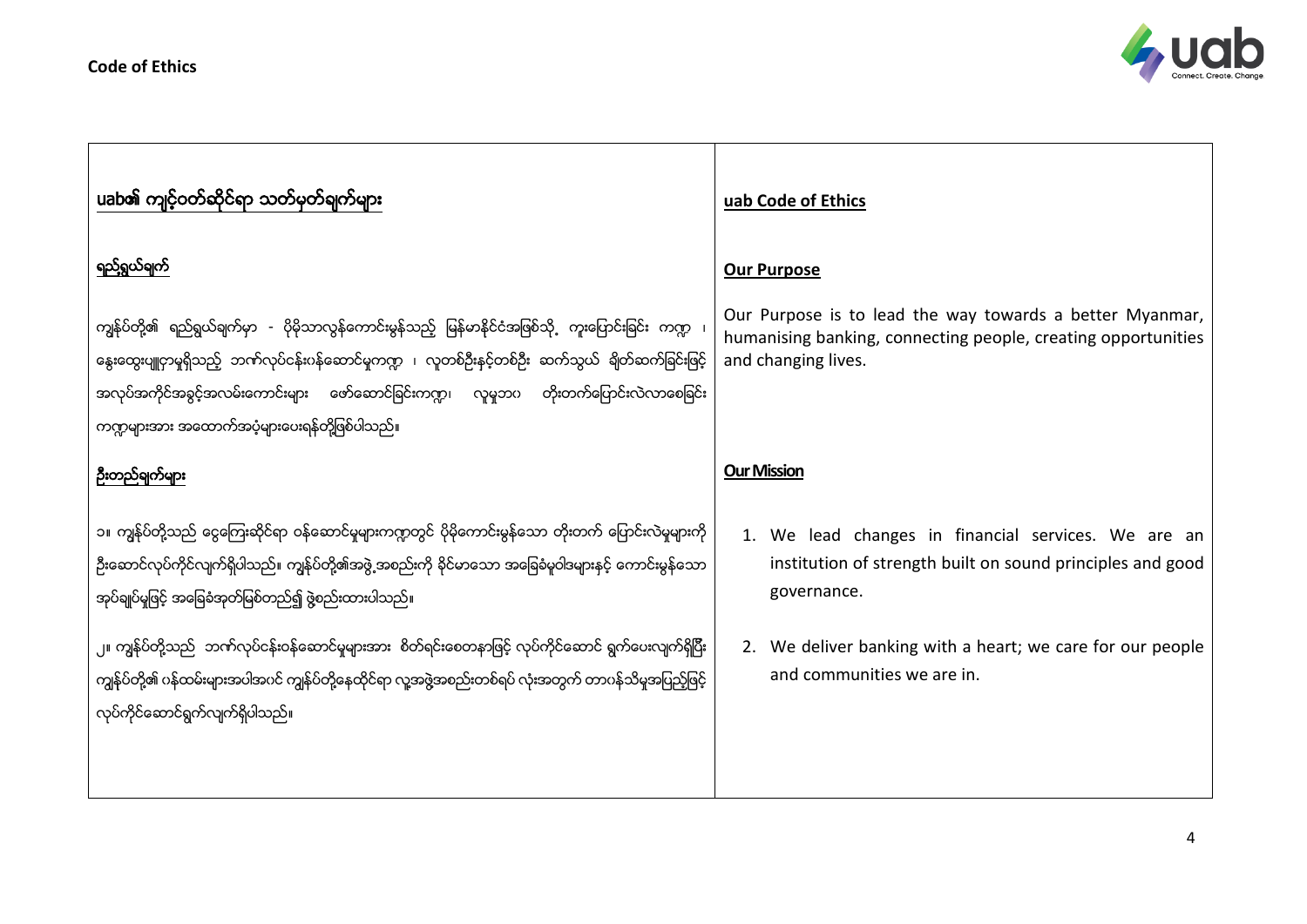

ဉ။ ကျွန်ုပ်တို့သည် တစ်ဦးနှင့်တစ်ဦး ချိတ်ဆက်ပေးခြင်းဖြင့် ကောင်းမွန်သော အသင်းအဖွဲ့ စိတ်ဓါတ်များ ပိုမိုအားကောင်းလာစေရန် ပျိုးထောင်ဆောင်ရွက်ပေးလျက်ရှိပါသည်။ ၄။ ကျွန်ုပ်တို့၏ ဝန်ထမ်းများနှင့် Customer များအတွက် ပိုမိုကောင်းမွန်သော လူနေမှုဘဂများ

ပိုင်ဆိုင်စေရန်အတွက် အခွင့်အလမ်းကောင်းများ ဖော်ဆောင်ပေးခြင်းဖြင့် ကူညီဆောင်ရွက် ပေးလျက်ရှိပါသည်။

၅။ ကျွန်ုပ်တို့၏ လူမှုအသိုင်းအပိုင်းနှင့်အတူ ဆက်နွယ်နေသည့် လူမှုဘဝများကိုပါ တိုးတက် ကောင်းမွန်စေရန် ဦးဆောင်ပြောင်းလဲလျက်ရှိပါသည်။

# ကျွန်ုပ်တို့၏ တန်ဖိုးထားမှုများ

#### Connect. Create. Change.

# - ချိတ်ဆက်ဆောင်ရွက်ပေးလိုသော ဆန္ဒ

ကျွန်ုပ်တို့သည် ယူအေဘီဂန်ထမ်းများ (uabians)၊ Customer များနှင့် လူမှုအသိုင်းအဝိုင်းတို့ကို ချိတ်ဆက်ဆောင်ရွက်ပေးခြင်းဖြင့် လေးနက်ခိုင်မာသော ဆက်ဆံရေးအား တည်ဆောက်နိုင်စွမ်းရှိမည်ဟု အပြည့်အဝယုံကြည်ပါသည်။ ကျွန်ုပ် တို့သည် အသင်းအဖွဲ့စိတ်ဓာတ်ဖြင့် လုပ်ကိုင်ခြင်း၊ ပူးပေါင်းဆောင်ရွက်ခြင်း၊ ဝန်ထမ်းတစ်ဦးနှင့်တစ်ဦးပံ့ပိုးကူညီမှု နှင့် တစ်ဦးချင်းစီဖျ်အတွေးအမြင်များကို တန်ဖိုးထား ခြင်းများမှတစ်ဆင် အောင်မြင်မှုကို ဆွတ်ခူးနိုင်ရန် ၾကိ်ဳ်ားစာ်ားေဆာင္ရြက္လ်က္ရွိပါသည္။

အခွင့်အလမ်းများ ဖန်တီးပေးရန် စိတ်အားထက်သန်ခြင်း ကျွန်ုပ်တို့သည် တိုးတက်မှုများကို ယူဆောင်ပေးသော၊ ပြသနာများကို ဖြေရှင်းပေးသော၊ ဘက်ဝန်ဆောင်မှုများကို လွယ်ကူရိုးရှင်းစေသော လက်တွေ့ကျသည့် နည်းလမ်းများကို အဆက်မပြတ်ရှာဖွေပေးနိုင်သည့် တီထွင်ဖန်တီးမှုတိုင်းကို တန်ဖိုးထားပါသည်။ စျေးကွက်နှင့်

- 3. We connect people and build relationships to foster a stronger community spirit.
- 4. We create opportunities and a better future for our staffs and our customers.
- 5. We are the change that will empower the communities around us, and together enrich the lives of those we touch.

## **Our Values**

## **Connect. Create. Change.**

### • **A desire to connect**

We believe in the power of building strong and meaningful relationships, connecting with fellow uabians, our customers and the community we are in. We strive for success that is inclusive through teamwork and collaboration, valuing each other's contribution and opinions.

### • **A passion to create**

We value creativity that constantly seek practical ways to bring improvements, solve problems and simplify banking. We look to innovate and redefine banking in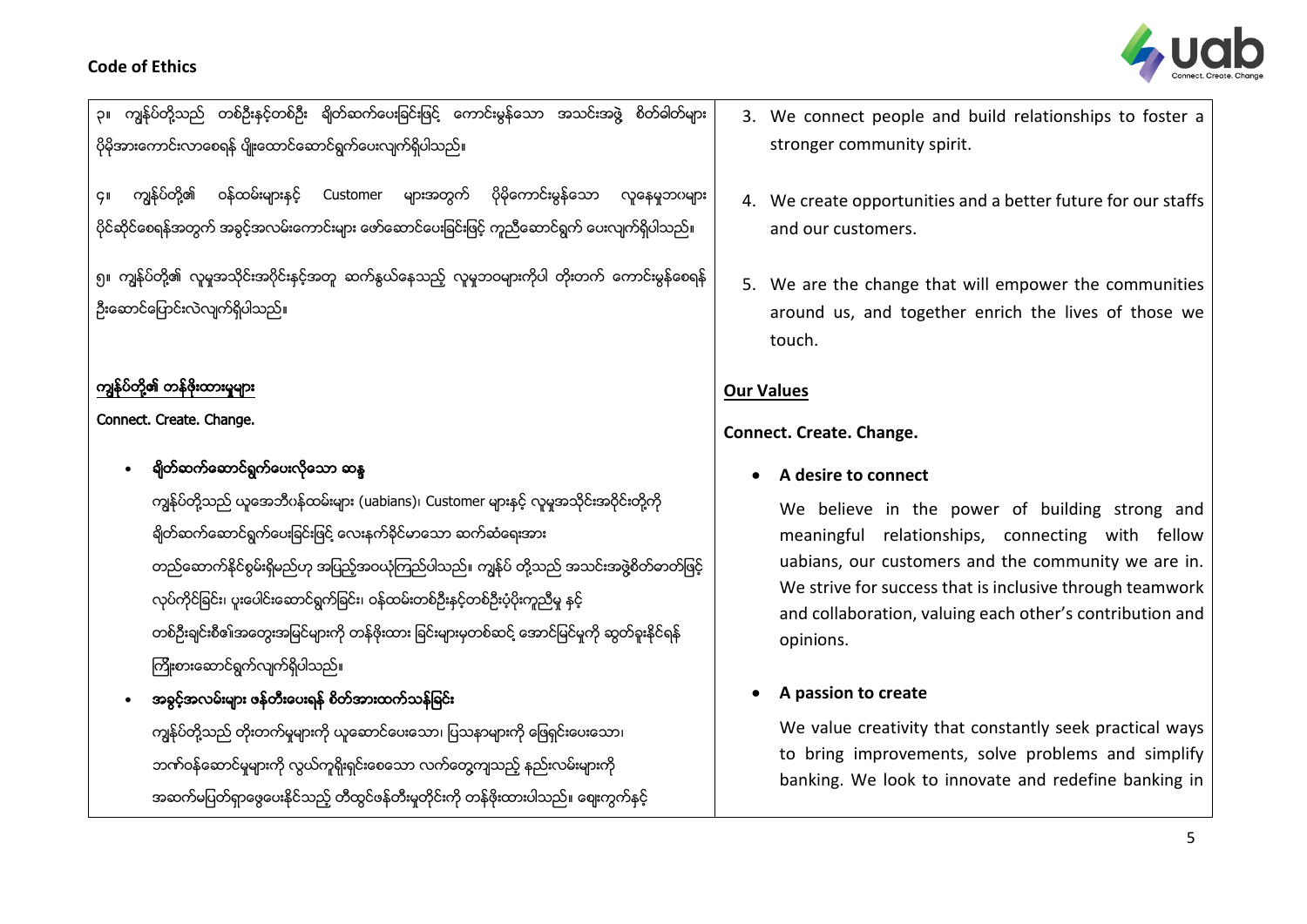

Customer များအတွက် စိတ်ကူးသစ်၊ အခွင်အလမ်းသစ်များ ထုတ်ဖေါ် ပေးကာ မြန်မာနိုင်ငံ၏ ဘဏ်လုပ်ငန်းဝန်ဆောင်မှုအား ပြောင်းလဲတီထွင်ဆန်းသစ်မှုများ ပေးနိုင်ရန်လည်း ေမွ်ာ္လင့္ထာ်ားပါသည္။

## • ပြောင်းလဲမှုကို ဦးဆောင်လမ်းပြနိုင်ရန် ရဲစွမ်းသတ္တိရှိခြင်း

#HumanisingBanking ကို ပုံဖော်ထင်ဟပ်စေပါသည်။

ကြောင်းလဲမှုတိုင်းသည် ရှုပ်ထွေးသော်လည်း လုပ်ဆောင်ရန်လိုအပ်သော ဖြစ်စဉ်တစ်ခု ဖြစ်သည်အတွက် အဆိုပါပြောင်းလဲမှုများကို ဦးဆောင်လမ်းပြနိုင်ရန်အတွက် ရဲရင့်ခြင်းသတ္တိအား ခံယ က်င့္သံု်ားပါသည္။ ကျွန်ုပ်တို့သည် ကိုယ်ပိုင်အတွေးအခေါ် သစ်များအပေါ် ရပ်တည်နိုင်သော၊ အနာဂတ်ကို နေးရှုမျော်မုန်းနိုင်သော၊ ပစ္စုပ္ပန်ကိုစိန်ခေါ်ရဲသောသူများကို အလိုရှိပါသည်။ ကျွန်ုပ်တို့သည် စွမ်းဆောင်ရည်ရှိမှုကို အလေးထားသည့်ဓလေ့ဖြင့် လုပ်ကိုင်ဆောင် ရွက်သည့်အပြင် သမာဓိစောင့်သိခြင်းး၊ ဘဏ္ဍာစိုးစိတ်ဓာတ်ထားရှိခြင်း၊ နိုင်ငံနှင့်လူမျိုးအတွက် ရေရှည်တည်တံ့သောအနာဂတ်ကို တည်ဆောက်ခြင်းတို့သည်လည်း အရေးကြီးကြောင်း အမြဲနွလုံးသွင်းလျက်ရှိပါသည်။

အထက်ဖော်ပြပါ ကျွန်ုပ်တို့၏ တန်ဖိုးထားမှုများသည် ကျွန်ုပ်တို့ ကတိကဝတ်ပြုထားသည့် #LeadingChange

ပင်ကိုယ်စွမ်းဆောင်ရည်ရှိသော၊ ကတိကဝတ်တည်သော၊ တာဝန်သိသောသူများသည် ကျွန်ုပ်တို့ အတွက် အရေးကြီးပြီး ကျွန်ုပ်တို့တန်ဖိုးထားသည့် စံပြပုဂ္ဂိုလ်များဖြစ်ပါသည်။ ထိုသူတို့သည်သာ ကျွန်ုပ်တို့၏တန်ဖိုးကို မြှင့်တင်ပေးနိုင်သူများဖြစ်သကဲ့သို့ ကျွန်ုပ်တို့၏ ရည်ရွယ်ချက်များကို ဖြည့် ဆည်းပေးနိုင်သော၊ ဦးတည်ချက်များကို ပြီးမြောက်စေနိုင်သောသူများဖြစ်ကြပါသည်။ ကျွန်ုပ်တို့၏ တန်ဖိုးများသည် ဝန်ထမ်းများအား ခန့်အပ်ခြင်း၊

Myanmar, generating new ideas and opportunities for the market and our customers.

#### • **The courage to lead change**

We have the courage to lead change, recognising that change is disruptive yet necessary. We want people who will stand up to their ideas, look forward to the future and challenge the present. We believe in a performance driven culture, yet always having in mind the importance of integrity, stewardship and building a sustainable future for our people and our country.

Above all, our values embody our commitment towards **#LeadingChange #HumanisingBanking** 

Talented, committed and responsible people are important to us and they are in whom our values dwell. They are essential in fulfilling our **purpose** and completing our **mission**. Our values are an integral part of how we recruit, develop, assess and reward our people.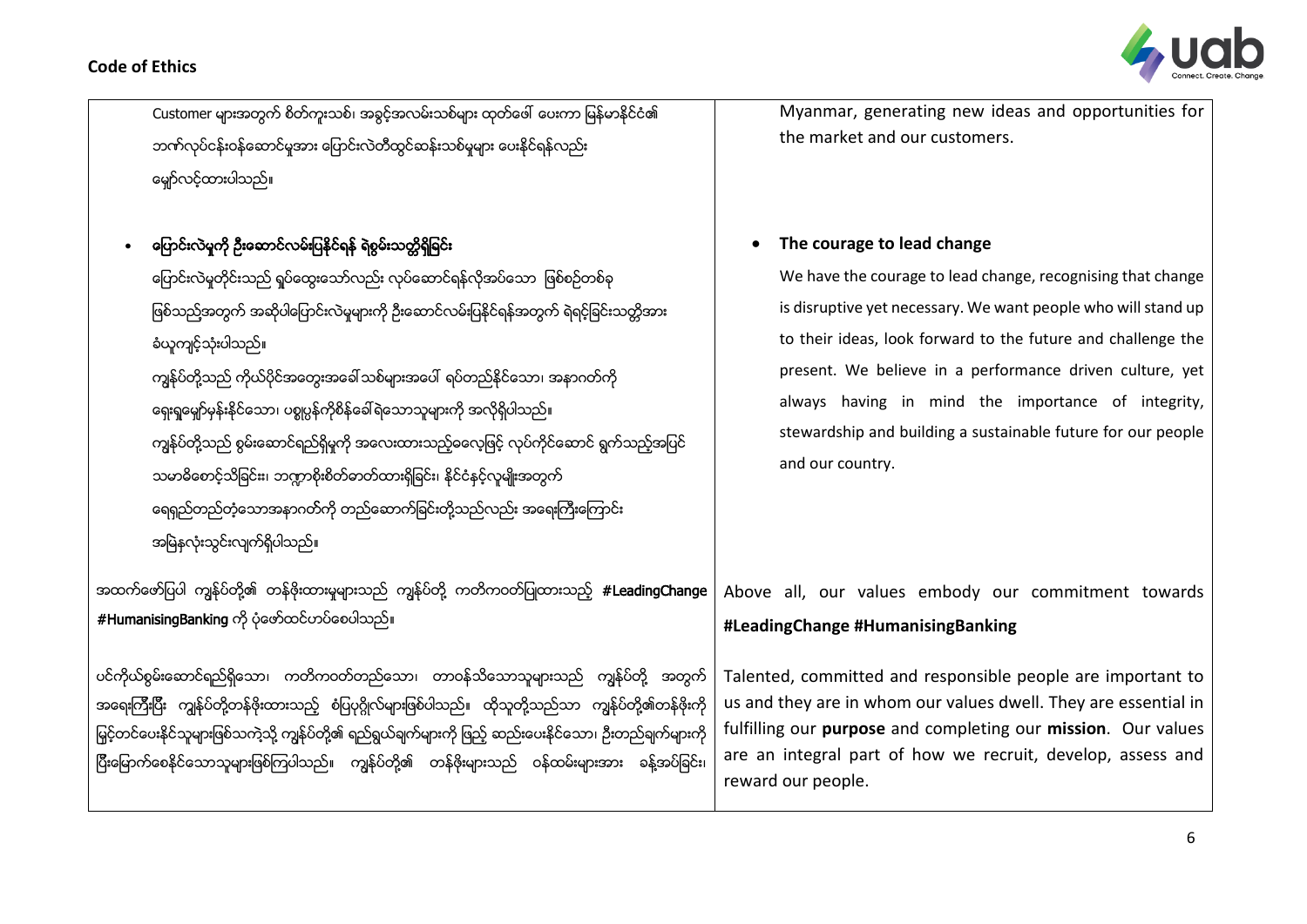

| ပေးအပ်ခြင်းများအပေါ် တွင်<br>ပျိုးထောင်ပေးခြင်း၊<br>အကဲဖြတ်ခြင်းနင့်<br>အကျိုးခံစားမှုများ<br>အဓိကကျသော<br>အခန်းကဏ္ဍအဖြစ် ပါဝင်လျက် ရှိပါသည်။                                                                                                                                                                                                  |                                                                                                                                                                                                                                                                                                                                                                                       |
|------------------------------------------------------------------------------------------------------------------------------------------------------------------------------------------------------------------------------------------------------------------------------------------------------------------------------------------------|---------------------------------------------------------------------------------------------------------------------------------------------------------------------------------------------------------------------------------------------------------------------------------------------------------------------------------------------------------------------------------------|
| ကျင့်ဝတ်များ                                                                                                                                                                                                                                                                                                                                   | Our Code                                                                                                                                                                                                                                                                                                                                                                              |
| ဘက်၏ ရည်ရွယ်ချက်နှင့် ဦးတည်ချက်များ အောင်မြင်စေရေးအတွက် ချမှတ်ထားသော အခြေခံမူများနှင့်<br>"ကျင့်ဝတ်ဆိုင်ရာ<br>စံသတ်မှတ်ချက်များကို ဤ<br>သတ်မှတ်<br>ကျင့်ဝတ်ထုံးဆိုင်ရာ<br>ချက်များ″တွင်<br>အသေးစိတ်ဖော်ပြပေးထားသည်။ ဝန်ထမ်းများနှင့်တကွ uab နှင့် ဆက်စပ် နေသည့်သူများအားလုံးသည်<br>ဖော်ပြပါအခြေခံမူဝါဒများကို လိုက်နာဆောင်ရွက်ရန် လိုအပ်ပါသည်။ | The uab Code of Ethics details sound principles and standards of<br>good practice in order to meet the Purpose and Mission of the<br>Bank. All staff and people associated with uab are required to<br>observe the said principles and uphold the highest integrity in<br>discharging their duties and in dealings with regulators,<br>stakeholders, customers and fellow colleagues. |
| ၄င်းတို့သည် မိမိတို့၏ တာဝန်ထမ်းဆောင်ရာတွင်သော်လည်းကောင်း၊ ဉပဒေစည်းကြပ်သူများ၊ ဘဏ်နှင့်<br>လုပ်ဖော်ကိုင်ဖက်များနှင့်<br>ပတ်သတ်ဆက်နွယ်သူများ<br>(stakeholders)<br>Customers<br>များ၊<br>ဆက်ဆံဆောင်ရွက်ရာတွင်သော်လည်းကောင်း ဤကျင့်ဝတ်များကို လိုက်နာပြီး တည်ကြည်ဖြောင့် မတ်စွာဖြင့်                                                               |                                                                                                                                                                                                                                                                                                                                                                                       |
| လုပ်ဆောင်ပေးရန် လိုအပ်ပါသည်။                                                                                                                                                                                                                                                                                                                   | The purpose of uab's Code of Ethics are as follows:                                                                                                                                                                                                                                                                                                                                   |
| "ကျင့်ဝတ်ဆိုင်ရာသတ်မှတ်ချက်များ" ၏ ရည်ရွက်ချက်မှာ အောက်ပါအတိုင်းဖြစ်သည် -<br>•uab ၏ ကောင်းမွန်သော နာမည်ဂုက်သတင်းအား ထိန်းသိမ်းစောင့်ရှောက်ရန်၊                                                                                                                                                                                                 | uphold and maintain the good name of uab;<br>uphold the high standards of personal integrity and<br>professionalism of uab staff.                                                                                                                                                                                                                                                     |
| ကိုယ်ကျင့်တရားနှင့်<br>∙ဝန်ထမ်းများ၏<br>စံသတ်မှတ်ချက်များအား<br>ကျွမ်းကျင်မှုဆိုင်ရာ<br>ထိန်းသိမ်းစောင့်ရှောက်ရန်ဖြစ်သည်။                                                                                                                                                                                                                      |                                                                                                                                                                                                                                                                                                                                                                                       |
| "ကျင့်ဝတ်ဆိုင်ရာ သတ်မှတ်ချက်များ" ၏ သက်ရောက်မှုမှာ အောက်ပါအတိုင်းဖြစ်သည် -                                                                                                                                                                                                                                                                     | The coverage and applicability of the Code of Ethics are as<br>follows:                                                                                                                                                                                                                                                                                                               |
| ကျင့်ဝတ်ဆိုင်ရာ သတ်မှတ်ချက်များသည်<br>uab ဝန်ထမ်းများ၊<br>အလုပ်သင်များ၊<br>uab<br>ဒါရိုက်တာအဖွဲ့ဝင်များ၊ ကန်ထရိုက်တာများ၊ အတိုင်ပင်ခံအကြံပေးများ အားလုံးနှင့် သက်ဆိုင်ပါသည်။                                                                                                                                                                   | • uab Code of Ethics applies to all uab staff, interns,<br>members of the Board of Directors, contractors, suppliers<br>and consultants.                                                                                                                                                                                                                                              |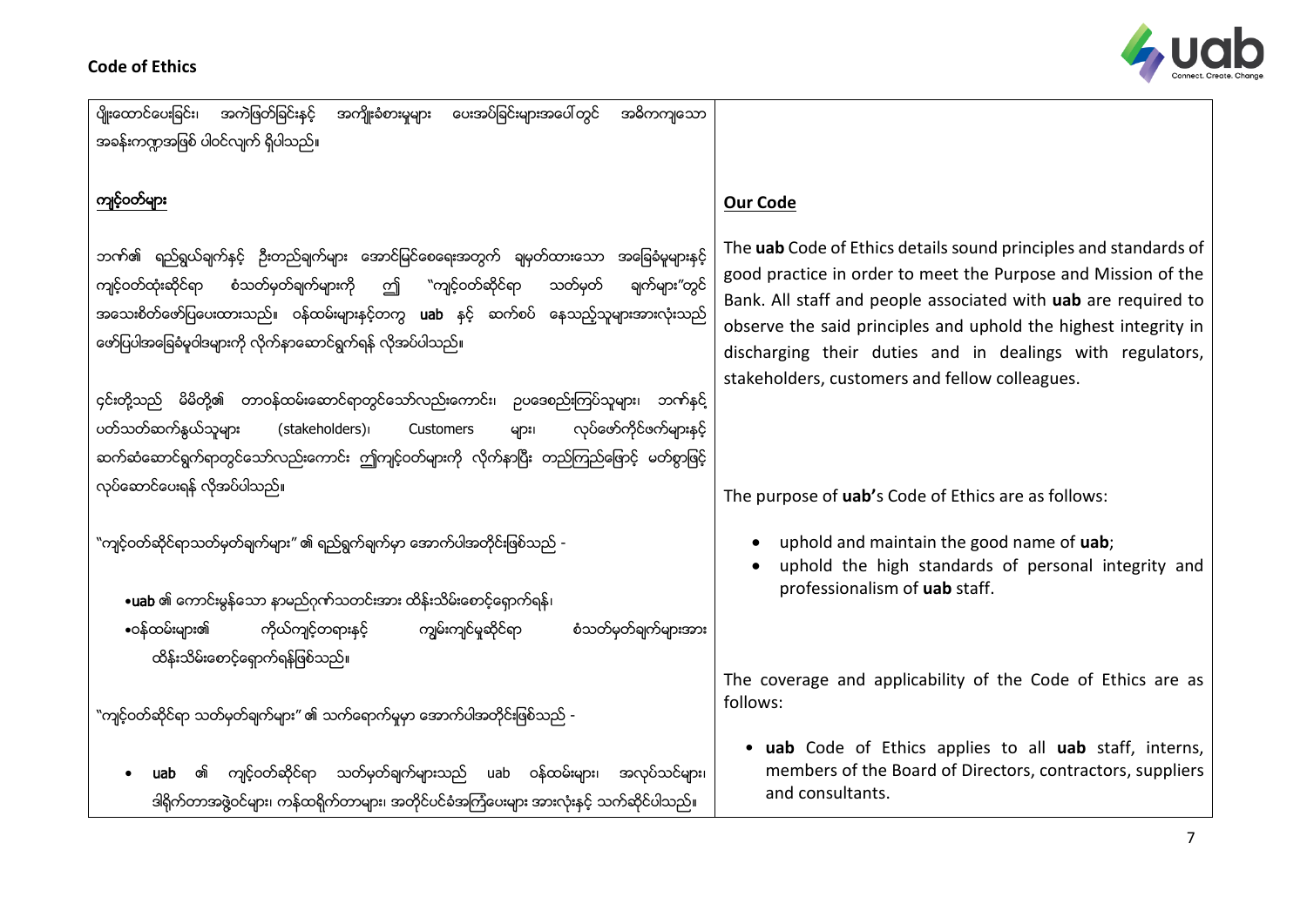

| ဝန်ထမ်းများအားလုံးနှင့်သက်ဆိုင်သော<br>လုပ်ငန်းခွင်ဆိုင်ရာ<br><b>•</b> ဤနည်းဥပဒေများသည်<br>စည်းမျဉ်းစည်းကမ်းများ၏ တစ်စိတ်တစ်ပိုင်းအဖြစ် မှတ်ယူသည်။<br>အချို့သောအကြောင်းအရာများသည်<br>•ဤသတ်မှတ်ချက်ပါ<br>တာဝန်ထမ်း<br>ဤဘက်၌<br>ဆောင်မှုမရှိတော့သော်လည်း ၄င်းတို့အပေါ် ဆက်လက်အကျုံးဝင် သက်ရောက်မည် ဖြစ်သည်။                                                                                                                                        | • The Code is deemed to be part of the Terms and Conditions<br>of service for all employees.<br>• certain clauses of this Code will continue to apply to staff<br>even after the staff has ceased employment with the Bank.                                                                                                                                                                    |
|-------------------------------------------------------------------------------------------------------------------------------------------------------------------------------------------------------------------------------------------------------------------------------------------------------------------------------------------------------------------------------------------------------------------------------------------------|------------------------------------------------------------------------------------------------------------------------------------------------------------------------------------------------------------------------------------------------------------------------------------------------------------------------------------------------------------------------------------------------|
| uab ၏ ကျင့်ဝတ်ဆိုင်ရာ သတ်မှတ်ချက်များမှာ အောက်ပါအတိုင်းဖြစ်သည် -                                                                                                                                                                                                                                                                                                                                                                                | The uab Code of Ethics is detailed as follows:                                                                                                                                                                                                                                                                                                                                                 |
| လျို့ဝှက်ချက်များ<br>O <sub>1</sub><br>uab ဝန်ထမ်းများနှင့် ၄င်းတို့၏ Customer များအကြား တည်ရှိသည့် ပတ်သက်မှုများနှင့်<br>C.C<br>လျို့ဝှက်ထားခြင်းသည်<br>ဘက်၏ဂုက်သိက္ခာကို<br>လုပ်ငန်းဆောင်ရွက်မှုများကို<br>ထိန်းသိမ်းစောင့်ရှောက်ရန်အတွက်<br>အဓိကကျသည့်အချက်ဖြစ်သည်။<br>uabဘက်၏<br>မိမိဘက်၏<br>လုပ်ဖော်ကိုင်ဖက်များ၏<br>ဝန်ထမ်းများအားလုံးသည်<br>Customerများနှင့်<br>သတင်းအချက်အလက်များနှင့် ဘက်စာရင်းများအား လျို့ပုက်ထားရန် တာဝန်ရှိပါသည်။ | Confidentiality<br>1.<br>1.1 The confidentiality of relations and dealings between<br><b>uab</b> personnel and its customers and fellow<br>colleagues is key in maintaining the Bank's reputation.<br>All staff are required to keep confidential on all<br>information relating to uab customers and fellow<br>colleagues including information regarding their<br>accounts and transactions. |
| ဝန်ထမ်းများသည် Customer များနှင့် လုပ်ဖော်ကိုင်ဖက်များ၏ စာရွက်စာတမ်းများ (သို့)<br>O <sub>1</sub><br>မှတ်တမ်းများကို ပယ်ဖျက်ခြင်း၊ ၄င်းတို့၏ သက်ဆိုင်ရာဌာနတာဝန်ခံ၊ ဘက်ခွဲ မန်နေဂျာများ၏<br>ကြိုတင်ခွင့်ပြုချက်မရှိဘဲ နေရာပြောင်းရွှေ့ခြင်းမပြုလုပ်ရ။                                                                                                                                                                                            | Staff shall not remove or relocate documents or<br>$1.2^{\circ}$<br>records of customers or fellow colleagues out of their<br>divisions / departments / branches without the prior<br>approval of their Heads of Department, Branch<br>Manager or Zone Heads.                                                                                                                                  |

- ၁.၃ ဝန်ထမ်းများသည် Customerများနှင့် လုပ်ဖော်ကိုင်ဖက်များ၏ သတင်းအချက်အလက် များကို **uab** ဘဏ်၌ ၄င်းတို့၏ တာဝန်ထမ်းဆောင်မှု ရပ်နားပြီးနောက်ပိုင်းတွင်လည်း ဆက်လက်၍ တေင့်ထိန်းရန်တာဝန်ရှိသည်။ **uab**ဘက်၏ Customerများ၊ လုပ်ဖော် ကိုင်ဖက်များနှင့်ပတ်သက်သည့် လျို့ဝှက်ချက်များ၊ မူပိုင်ခွင့်ရပစ္စည်းများ၊ အပြန်အလှန်
- 1.3 Staff have a duty to continue protecting the confidentiality of customers or fellow colleagues' information even after cessation of employment with **uab** and except with the Bank's consent, staff shall not divulge or to make use of any secret, copyright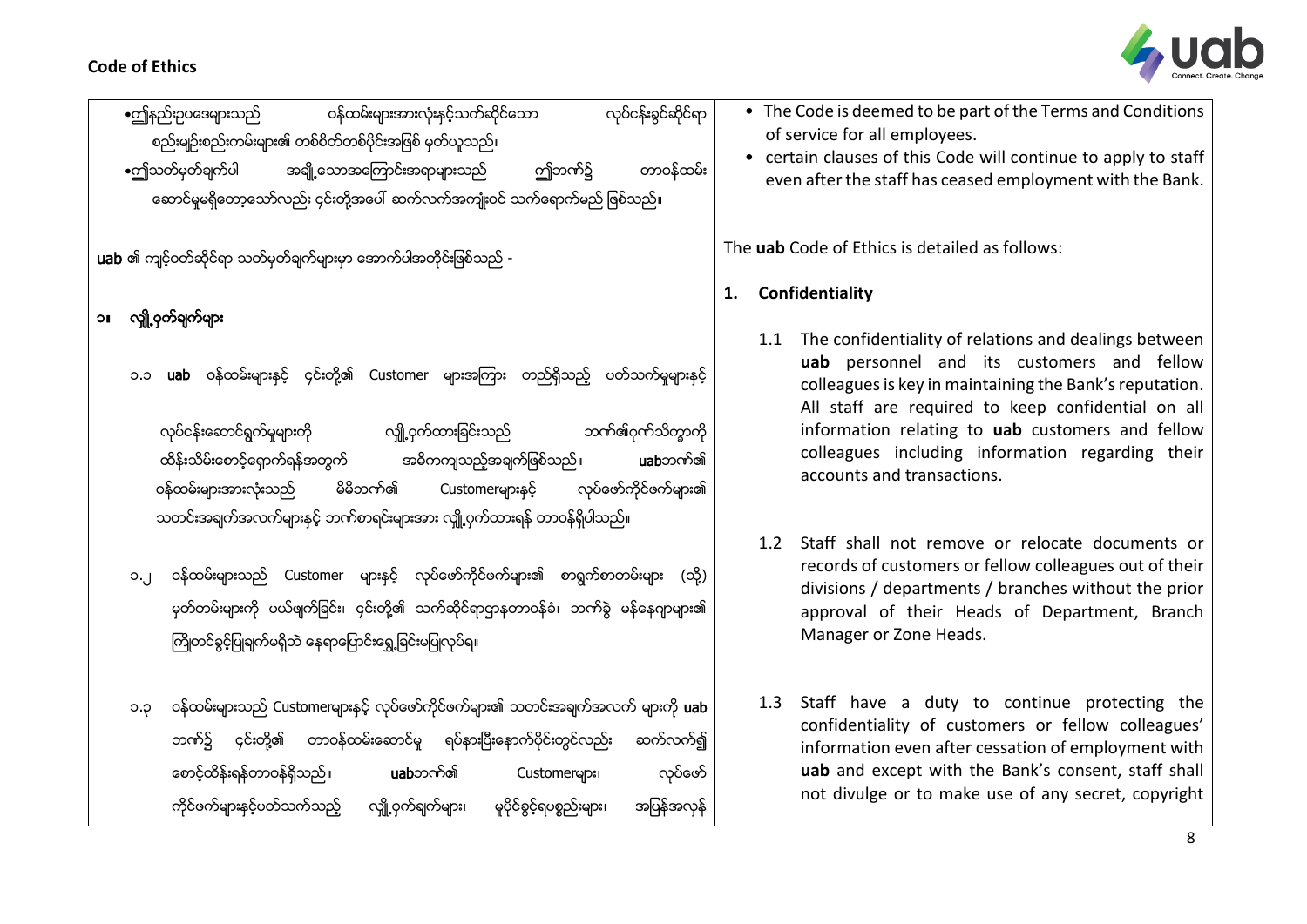

ဆက်သွယ်မှမတ်တမ်းများ၊ ဘဏ်စာရင်းများ၊ လုပ်ငန်းဆောင်ရွက်မှုများအား ဘဏ်၏ ခွင့်ပြုချက်မရှိဘဲ မပေါက်ကြားစေရ။ မိမိရရှိထားသည့် သတင်းအချက်အလက်များ အား မိမိကိုယ်ကျိုးအတွက်ဖြစ်စေ၊ ဘဏ္ဍာရေးအကျိုးအတွက်ဖြစ်စေ အသုံးမပြုရ။

၁.၄ ဝန်ထမ်းများသည် မိမိတို့၏ Customer (သို့) လုပ်ဖော်ကိုင်ဖက်တို့၏၊ လုပ်ငန်း ကောင်ရွက်မှုများနှင့်ပတ်သက်သည့် အမည်များနှင့် အခြားသတင်းအချက်အလက် များကို ပြင်ပလူပုဂ္ဂိုလ်/ အဖွဲ့အစည်းများအား ထုတ်ဖော်ခြင်းမပြုရ။ ဖော်ပြပါ လျို့ဝှက် အပ်သော သတင်းအချက်အလက်များနှင့်ပတ်သက်၍ ပြဌာန်းဥပဒေနှင့်စည်းမျည်း စည်းကမ်းတစ်ရပ်ရပ်အရ ပိတ်ပင်တားမြစ်ထားခြင်းမရှိဘဲ ထုတ်ဖော်ပြောကြားရန် လိုအပ်ပါက သက်ဆိုင်ရာ Customer (သို့) လုပ်ိဖော်ကိုင်ဖက်၏ ခွင့်ပြုစာဖြင့် ပြင်ပလူပုဂ္ဂိုလ်/အဖွဲ့အစည်းသို့ ထုတ်ဖော်ပြောကြားနိုင်သည်။

# အကျိုးစီးပွား ရောယှက်ခြင်း

uab ဝန္ခ်ထမ်းများအားလုံးသည် uab ၏ လုပ္င်ငန်းသဘောသဘာဝ(သိ) အကျိုးစီးပားအရ ယွဥ္ပ်ပြိုင်မ (သိုမဟုတ်) ေရောယုက်မှုဖြစ်နေသော လုပ်ငန်း(များ)နှင် လုပ်ကိုင်ဆောင်ရွက်ခြင်းမပြုရ။ ထိုသို့ အကျိုးစီးပွားရောယုက်မှုဖြစ်သော လုပ်ငန်းအချို့မှာ -

# ၂.၁ ပြင်ပဘဏ္ဍာရေးအကျိုးစီးပွား

ဝန်ထမ်းသည် Customer (လုပ်ငန်းရှင်၊ စီးပွားမိတ်ဖက်၊ အစုရှယ်ယာရှင်၊ မြီရှင် ဖြံ့စား)နှင့်ပတ်သက်၍ ဘကာရေးအကျိုးစီးပား တစ်စံတစ်ရာရှိပါက သက်ဆိုင်ရာဌာနမူူး / ဘဏ်ခွဲမန်နေဂျာ/ ဇုံတာဝန်ခံထံ အကြောင်းကြားတင်ပြရမည် ဖြစ်ပြီး material or any correspondence, accounts or dealings of **uab** or its customers or colleagues. No employee shall in any way use information so obtained for personal or financial gain.

1.4 Staff shall not reveal to third party (ies) any names or other information in connection with any dealings or transactions with any customer or fellow colleague. Confidential information concerning a customer or fellow colleague may be given or made available to third party (ies) only with prior written consent of the customer or colleague, except when disclosure is required under any laws or regulations.

### **2. Conflict of interest**

All **uab** staff must not engage directly or indirectly in any business activity that competes or conflict with **uab**'s nature of business or interest. These activities include, but are not limited to the following:

### **2.1 Outside Financial Interest**

Where a staff has a financial interest in a customer, whether as a sole proprietor, partner, shareholder, creditor or debtor, such an interest must be disclosed immediately to the staff's Head of Department, Branch Manager or Zone Head who in turn shall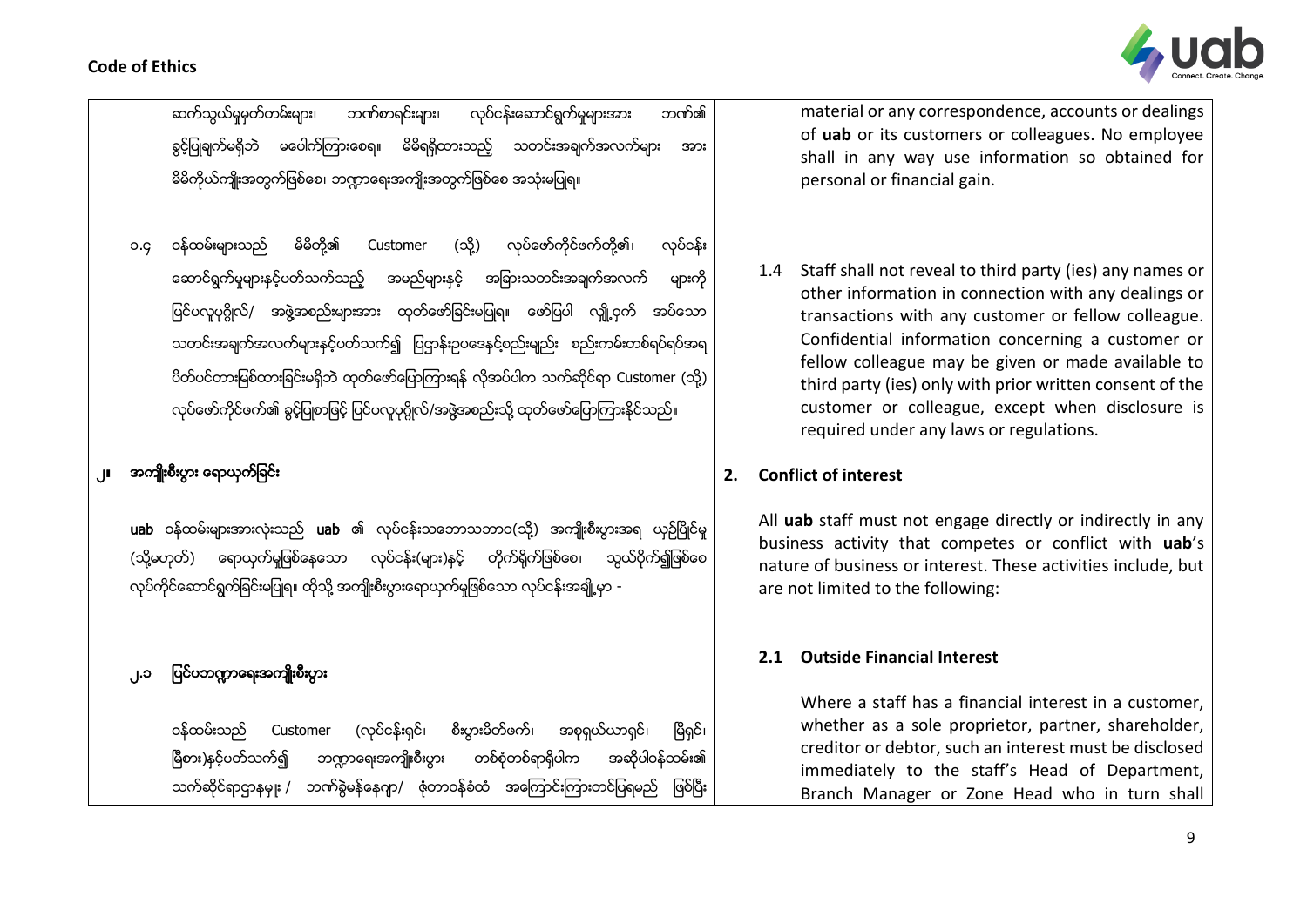

ငှင်းတို့မှတစ်ဆင့် အုပ်ချုပ်ရေးအဖွဲ့သို့ ထပ်ဆင့်အစီရင်ခံ တင်ပြမည်ဖြစ်သည်။ ဝန်ထမ်းသည် ၎င်း၏ဖော်ပြပါ အကျိုးစီးပွားရောယုက်မှုဖြစ်နေသော လုပ်ငန်းနှင့် ဆက်စပ်လုပ်ကိုင်နေသရွေ့ အဆိုပါ Customer နှင့် ဘက်၏လုပ်ငန်းဆောင်ရွက်မှု များတွင် တိုက်ရိုက်ပါဝင်ပတ်သက်ခြင်း မ႐ွိွိေစရ။

ဌာနမူးများ၊ ဘဏ်ခွဲမန်နေဂျာများ၊ ဇုံတာဝန်ခံများသည် ၄င်းတို့၏ လက်အောက် ဝန်ထမ်းများအား တာဝန်အပ်နင်းရာတွင် အကျိုးစီးပွားပဋိပက္ခ ဖြစ်ပေါ်နိုင်သောအခြေ အနေ၌ ခန့်အပ်ထားရွိခြင်းမပြုရ။

# ၂.၂ စီးပွားရေးဆိုင်ရာအခြားအကျိုးစီးပွား

ဝန္ထမ္်ားသည္ တာဝန္ခ်ိန္အတြင္်ား ဘဏ္၏ လုပ္ငန္်ားတာဝန္မ်ာ်ားမွလြဲ၍ အျခာ်ားေသာ လုပ်ငန်းတစ်စုံတစ်ခု လုပ်ကိုင်ဆောင်ရွက်ပါက အကျိုးစီးပွားပဋိပက္ခဖြစ်သည်ဟု မှတ်ယူသည်။ လုပ်ငန်းတာဝန်ချိန်အတွင်း စီးပွားရေးလုပ်ငန်းတစ်စုံတစ်ရာ၌ ပါဝင်

လုပ်ကိုင်ဆောင်ရွက်ခြင်း၊ ဘဏ်၏အလုပ်အပေါ် ဝန်ထမ်း၏ အားထုတ်မှုနှင့် အာရုံ စိုက်မှု အကောင်းဆုံးအနေအထား မရရှိနိုင်သောကြောင့် အကျိုးစီးပွားပဋိပက္ခဖြစ်ပေါ် ရသည်။

# အရြားအလုပ်အကိုင်

ဝန်ထမ်းသည် လုပ်ငန်းတာဝန်ချိန်ပြင်ပတွင် လုပ်ကိုင်နိုင်ခြေရှိသော အချိန်ပိုင်း အခြားလုပ်ငန်းဆောင်ရွက်မှုများ၌ ပါဝင်ပတ်သက်ရန် မိမိဆုံးဖြတ်ချက် တစ်စုံတစ်ရာမပြုလုပ်မှီ သက်ဆိုင်ရာဌာနမှူး/ ဘဏ်ခွဲမန်နေဂျာ/ ဇုံတာဝန်ခံနှင့် ဆွေးနွေးရမည်။

report to the Management. The staff shall not be directly involved in the Bank's dealings with the customer so long as the interest continues to exist.

Heads of Departments, Branch Managers and Zone Heads, in assigning duties, shall not place their staff in situations where conflict of interest could arise.

### **2.2 Other Business Interest**

It is considered a conflict of interest if a staff conducts business other than the Bank's business during working hours. Where the acquisition of any business interest or participation in any business activity outside the

 Bank's and working hours demands excessive time and attention from the staff, thereby depriving the Bank's staff's best effort on the job, a conflict of interest also arises.

#### **2.3 Other Employment**

Before making any commitment, staff is to discuss with their respective Heads of Department, Branch Manager or Zone Heads on possible part-time employment or other business activities outside the financial institution's working hours. A written application needs to be put in by staff, and supported by their Heads of Department, Branch Manager or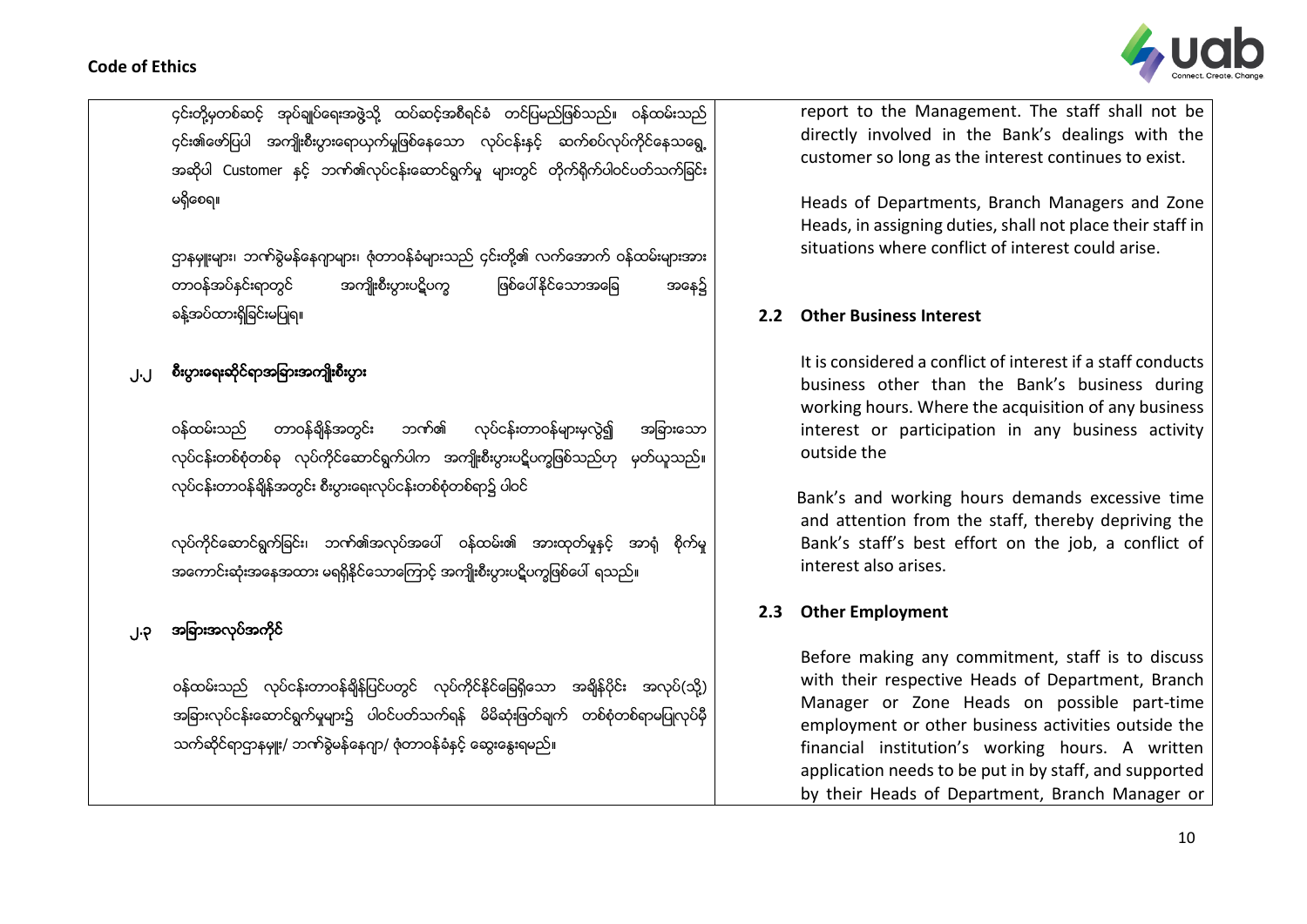

Zone Head for Management's approval before the

ခွင့်ပြုချက်တောင်းခံရန်အတွက် သက်ဆိုင်ရာဌာနမှူး/ ဘဏ်ခွဲမန်နေဂျာ/ ဇုံတာဝန်ခံ၏ ေထာက္ခံမႈကိုစာျဖင့္ေလွ်ာက္လႊာတင္ရန္လိုအပ္သည္။ (မှတ်ချက်။ ။ဘဏ်၏ အကျိုးစီးပွားထိခိုက်နစ်နာမှု မရှိမှသာလျှင် ခွင့်ပြုချက်ပေး ရမည်။) ဝန်ထမ်းသည် အလုပ်တာဝန်နှင့်ပတ်သက်၍ အလုပ်တာဝန်ချိန်အတွင်း အချိန်နှင့် အာရုံစူးစိုက်မှုကို အပြည်အဝပေးအပ်ံရန် လိအပ်ံသည်။ ၁။ – တရားမျတ၍ တန်းတသီမျမရှိသောဆက်ဆံမ ၃.၁ **uab** ၏လက်ရှိနှင့် အလားအလာရှိ Customerများ၊ လုပ်ဖော်ကိုင်ဖက်များ၊ အခြား ပတ်သတ်ဆက်နွယ်သူများ (stakeholder) အားလုံးနင့် လုပ်ငန်းဆောင်ရွက်ရာတွင် တရားမျတ၍ တန်းတူညီမျမရှိရမည်။ ၃.၂ ဝန္ထမ္်ားသည္ လုပ္ငန္်ားေဆာင္ရြက္ေပ်ားရာတြင္ Customer မ်ာ်ား၊ လုပ္ေဖာ္ကိုင္ဖက္မ်ာ်ား၊ ပတ်သတ်ဆက်နွယ်သူများနှင့် ၄င်းတို့နှင့် ရင်းနီးမှု (သို့) အပေါင်းအဖေါ်ဖြစ်မှုကို အသုံးချ၍ လုပ်ငန်းဆောင်ရွက်ပေးခြင်းမျိုး မရှိစေရ။ ထိုသို့သောဆုံးဖြတ်ချက်များကို လုပ်ငန်း သဘောအရ တိတိကျကျ ဆုံးဖြတ်ဆောင်ရွက်ရမည်။ မိမိနင်ရင်းနီးသည် အတွင်းလူ (သို့) အကျိုးစီးပွားဆက်စပ်နေသူများကို ဂိုးစားပေးကာ လုပ်ဆောင် ပေးခြင်းမိုူးကို ေရွာင္ရွာ်ားရမည္ျဖစ္သည္။ အကယ္၍ လုပ္ေဆာင္ေပ်ားပါကလည္်ား ဘဏ္၏မ ၀ါဒ၊ staff embarks on a part-time employment or other business activities. *(Note: Approval shall only be granted only when the interest of the Bank is not compromised.)*  Staff is expected to devote his whole time and attention during working hours to his duties in **uab**. **3. Fair and equitable Treatment** 3.1 All business dealings on behalf of **uab** with current and potential customers, with fellow colleagues and with all other stakeholders shall be conducted fairly and equitably. 3.2 Staff must not be influenced by friendship or association, either in meeting customer/fellow colleague/stakeholder requirements or in recommending that they be met. Such decisions must be made on a strictly arm-length business basis. All preferential transactions with insiders or related interest shall be avoided. If transacted, such dealings shall be in full compliance with the Bank's policies and guidelines.

ဝန်ထမ်းသည် အချိန်ပိုင်းအလုပ် (သို့) အခြားလုပ်ငန်းလုပ်ဆောင်ခြင်းမပြုမီ အုပ်ချုပ် ရေးအဖွဲ့၏

လုပ်ထုံးလုပ်နည်းများနှင့်အညီ တိကျစွာ လုပ်ဆောင်ပေးရမည်ဖြစ်သည်။

11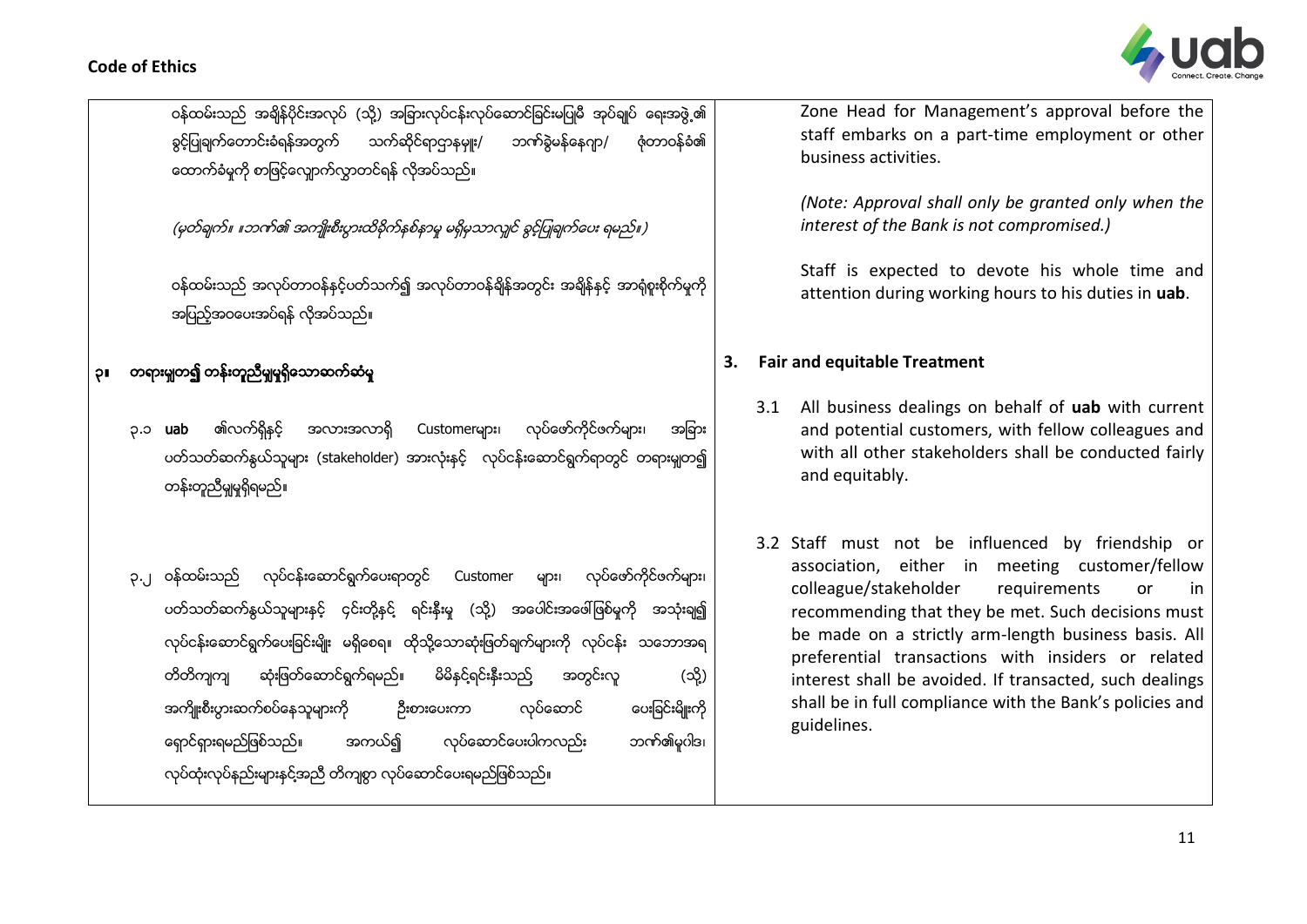

၃.၃ ဝန်ထမ်းသည် လူပုဂ္ဂိုလ် (သို့) ကုမ္ပကီမှ ဘက်လိုက်ဆက်ဆံမှု (သို့) အခြားအကြောင်း ပြချက်တစ်ရပ်ရပ်ရရှိရန် တံစိုးလက်ဆောင် (သို့) အလားတူ ငွေပေးချေမှုများကို လက်ခံ ရယူခြင်းမပြုရ။

## ၄။ မွတ္တမ္်ားမ်ာ်ား၊ အခ်က္အလက္မ်ာ်ားြႏွင့္ ပတ္သက္၍ သမာဓိ႐ွိွိျခင္်ား

- ၄.၁ ဝန်ထမ်းသည် **uab** ၏ မှတ်တမ်းအချက်အလက်များကို ပြည့်စုံတိကျမှု အနေအထား ဖြင့်ရှိနေစေရန် သတ်မှတ်ထားသည့်ကာလအတွင်း ထားသားသား ထိန်းသိမ်းထားရမည်ဖြစ်သည်။ မှတ်တမ်းအချက်အလက်ဟုဆိုရာတွင် အောက်ပါအချက်များပါဝင်သည် -
	- စာအုပ်များ၊ ေငွေသွင်းငွေထုတ်မှတ်တမ်းများ၊ ဂျီးသုံးစာရွက်စာတမ်းများ၊ ရုံးသုံးထွက်ဆိုချက်များ၊
	- ကွန်ပျူတာ၊ ကွန်ပျူတာပရိုဂရမ်များ၊ အချက်အလက်သိမ်းဆည်းရာနေရာ များရိ အချက်အလက်များနှင့် ရုံးသုံးသတင်းအချက်အလက်များ။

၄.၂ ဝန်ထမ်းသည် **uab**၏ ဘဏ်စာရင်းများ၊ မှတ်တမ်းများ၊ စာရွက်စာတမ်းများတွင် ငွေသွင်းငွေထုတ်နှင့်ပတ်သက်၍ မှားယွင်းစာရင်းသွင်းခြင်း (သို့) သဘောသဘာဝ အမှန်ကို မေႏမိုန်စေမည့်အချက်အလက်များ ထည့်သွင်းခြင်း (သို့) လုပ်ဆောင်ခွင့်ပေး ခြင်းတို့အား လုံးဝမပြုလုပ်ရ။ ထိုသို့ငွေသွင်းငွေထုတ်နှင့် စာရင်းအချက်အလက်များ သည် သက်ဆိုင်ရာစာရင်းပိုင်ရှင်၏ လုပ်ပိုင်ခွင့်နှင့် ခွင့်ပြုနိုင်စွမ်းကို မှားယွင်းစွာ ထင်မှတ်စေနိုင်သည့်အတွက် ထိုသို့အချက်အလက်ထည့်သွင်းခြင်း (သို့) လုပ်ဆောင် ခွင့်ပေးခြင်းများ လုံးဝမပြုရ။

3.3 No staff shall take any bribe or similar consideration from any person or company in order to render favorable treatment or for any other reason.

#### **4. Integrity of records and data**

- 4.1 Staff shall ensure the accurate and complete records of **uab** are kept at all times and maintained in such a form and for such a period as determined by **uab**. These records include but not limited to the following:
	- Books, transaction records, official documents or statements
	- Data and official information in computer, computer programmes, database
- 4.2 Staff shall never make entries or allow entries to be made for any account, record or document of **uab** that are false or would obscure the true nature of the transactions as well as to mislead the true authorization limits or approval by the relevant authority of such transactions.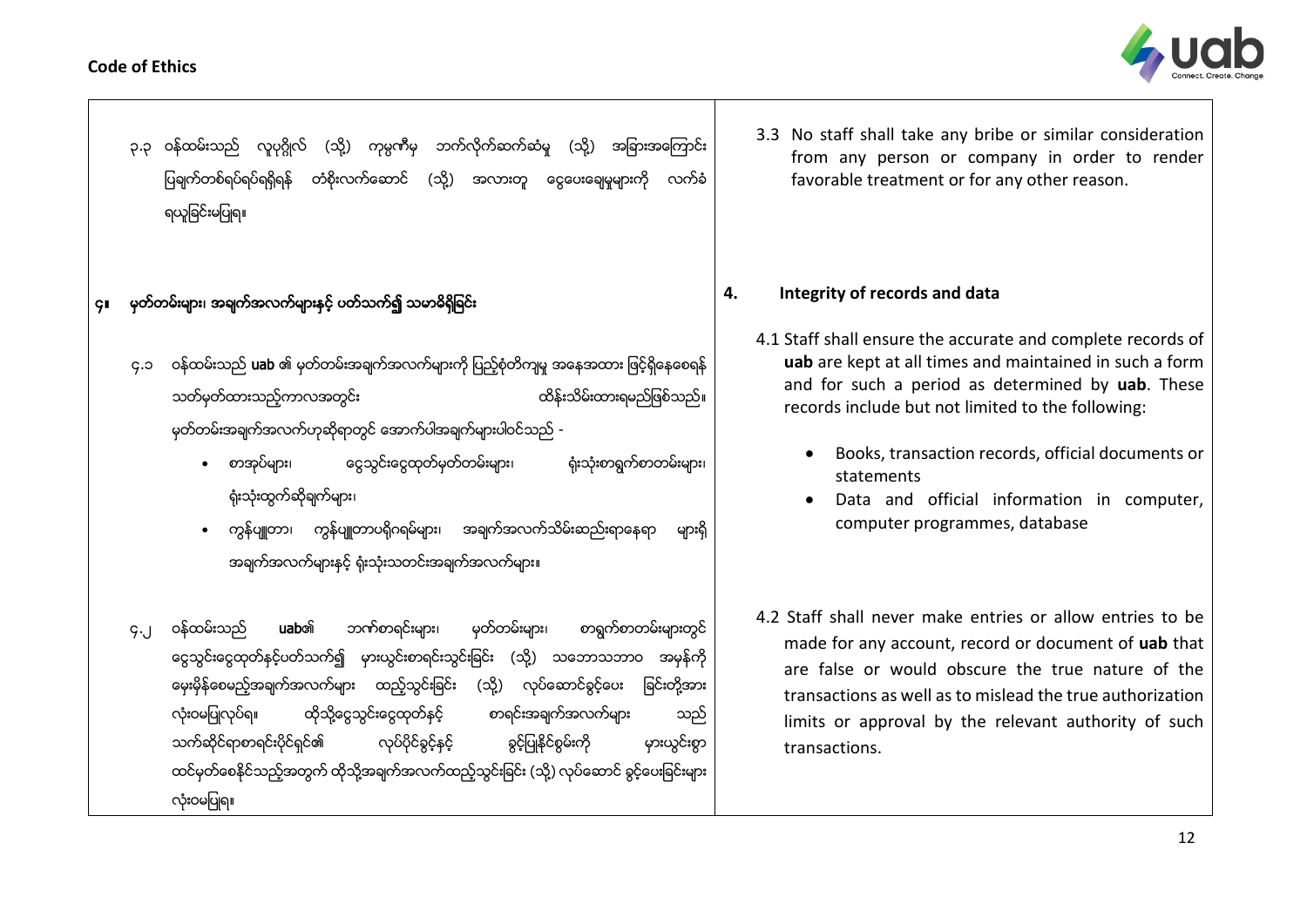

- ၄.၃ ဝန်ထမ်းသည် မှတ်တမ်းအချက်အလက်များနှင့်စပ်လျဉ်း၍ ပြောင်းလဲမှု (သို့) ပယ်ဖျက် မှုတစ်စုံတစ်ရာပြုလုပ်မည်ဆိုပါက သက်ဆိုင်ရာဌာနမူူး၊ ဘဏ်ခွဲမန်နေဂျာ၊ ဇုန်တာ ဝန်ခံတို့၏ ခွင့်ပြုချက်ဖြင့်သာ ပြုလုပ်ရန်။ မှတ်တမ်းအချက်အလက် တစ်စုံတစ်ရာ ပယ်ဖျက်ပါက ထိုသို့ပယ်ဖျက်မှုအား စနစ်တကျ မှတ်တမ်းထားရှိရမည်။
- ၄.၄ ဝန်ထမ်းသည် **uab** ၏ သတင်းအချက်အလက်များ၊ မှတ်တမ်းများအား ကွန်ပျူတာ ရောင်း၀ယ်သူများအပါအဝင် ခွင့်ပြုချက်မရှိသူများမှ ကူးယူခြင်းမရှိစေရန် တာဝန်ယူ ရမည်။
- ၄.၅ ဝန်ထမ်းသည် **uab** ၏ မှတ်တမ်းအချက်အလက်များနှင့်စပ်လျဉ်း၍ ခွင့်ပြုချက်မဲ့ ကူးယူခြင်း၊ စာရင်းသွင်းခြင်း၊ ပယ်ဖျက်ခြင်း၊ ပြောင်းလဲခြင်း တစ်စုံတစ်ရာရှိကြောင်း သိရှိပါက သက်ဆိုင်ရာဌာနမူူး၊ ဘဏ်ခွဲမန်နေဂျာ(သို့) ဇုံတာဝန်ခံသို့ ချက်ချင်းသတင်း ပို့ရမည်။
- ၄.၆ ဝန္ထမ္်ား၏ ကိုယ္ေရ်ားအခ်က္အလက္ဖိုင္မ်ာ်ား၊ ဘ႑ာေရ်ား႐ွိွင္်ားတမ္်ားမ်ာ်ား၊ Customer အချက်အလက်များအပါအဝင် **uab** မှတ်တမ်းများ၊ ကွန်ပျူတာဖိုင်များ(သို့) ပရိုဂရမ် များသည် အုပ်ချုပ်ရေးအဖွဲ့ မှ ခွင့်ပြုထားသည့် မူလရည်ရွက်ချက်(များ) အတွက်သာ အသုံးပြုရမည်။

# ၅။ သတင်းအချက်အလက်များ အလွဲသုံးစားပြုလုပ်ံရြင်း

၅.၁ ဝန်ထမ်းသည် အလုပ်တာဝန်ထမ်းဆောင်ရာတွင် ရရှိသည့် သတင်းအချက်အလက်နှင့် စပ်လျဉ်း၍ တိုက်ရိုက်ဖြစ်စေ၊ သွယ်ဝိုက်သောနည်းဖြင့်ဖြစ်စေ မိမိကိုယ်ကျိုး (သို့) အခြားသူ(များ)အတွက် ကူးယွခြင်း၊ ပယ်ဖျက်ခြင်း၊ အသုံးပြုခြင်းမပြုရ။

- 4.3 Staff shall ensure that any alteration or deletion to records is properly authorized by Heads of Departments, Branch Manager or Zone Heads. Any removal of records must also be properly documented.
- 4.4 Staff must ensure that **uab**'s information and records are not copied by unauthorized persons including computer vendors.
- 4.5 Staff shall report to their Heads of Departments, Branch Manager or Zone Heads immediately upon discovery of any unauthorized copying, entries, deletions or alterations in the **uab**'s records.
- 4.6 All records and computer files or programmes of **uab**, including personnel files, financial statements and customer information, must be accessed and used only for the management-approved purposes for which they were originally intended.

#### **5. Misuse of Information**

5.1 Staff shall not copy, remove or make use of any information obtained in the course of business for the direct or indirect benefit of themselves or of any other persons.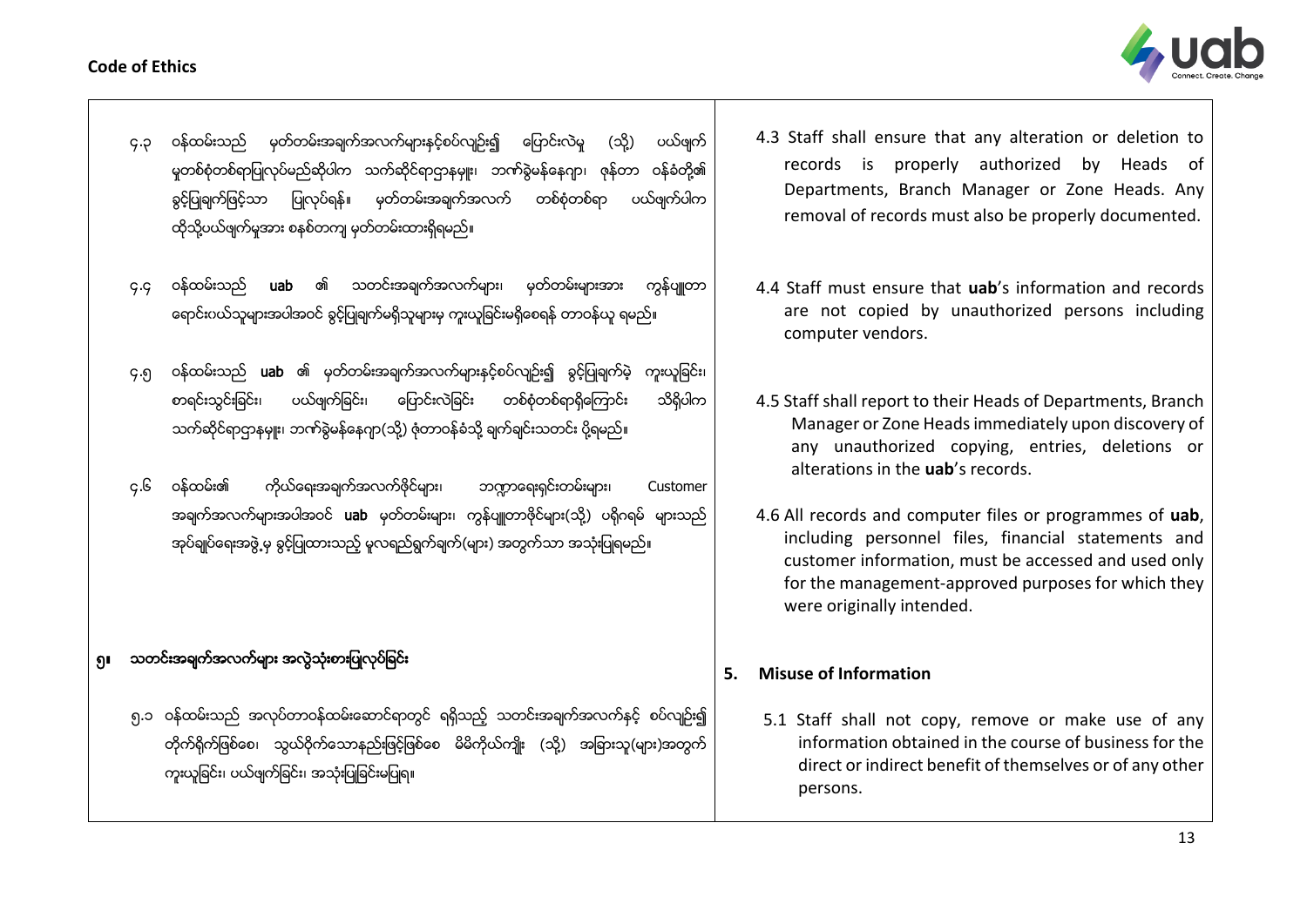

- ၅.၂ ဝန်ထမ်းသည် မိမိကိုယ်ကျိုးအတွက်ဖြစ်စေ၊ တစ်ပါးသူအကျိုးအတွက်ဖြစ်စေ **uab** ၏ Customer များ (သိ) လုပ်ဖော်ကိုင်ဖက်များ၏ သတင်းအချက်အလက်များကို အသုံး ပြုပါက အလွဲသုံးစားပြုခြင်းဟုမှတ်ယူသည်။
- ရ.၃ ဝန်ထမ်းသည် မိမိလက်ဝယ်ရှိ လျှို့ဝှက်အပ်သော သတင်းအချက်အလက်များကို မိမိ ကိုယ်ကျိုးအတွက်ဖြစ်စေ၊ တစ်ပါးသူအကျိုးအတွက်ဖြစ်စေ အောက်ပါနည်းလမ်းများဖြင့် အသုံးမပြုရ -
	- ငွေသွင်းငွေထုတ် (သို့) စာရင်းအင်းများပြုလုပ်ရာတွင် Customer (သို့) ပြင်ပ လူပုဂ္ဂိုလ်/အဖွဲ့အစည်းများအား ဩဇာလွှမ်းမိုးစေရန်၊ (သို့ )
	- ေဖော်ပြပါအချက်အလက်များအား အသုံးပြုပြီး Customer (သို့) ပြင်ပလူပုဂ္ဂိုလ်/ အဖွဲ့အစည်းများ သိစေရန်ဆက်သွယ်ဆောင်ရွက်ခြင်း။
- ၅.၄ သတင်းအချက်အလက် အလွဲသုံးစားပြုမှုနှင့်ပတ်သက်သည့် ဖော်ပြပါတားမြစ်ချက် များနှင့်စပ်လျဉ်း၍ ဝန်ထမ်းများသည် ဤဘဏ်၌ တာဝန်ထမ်းဆောင်မှု မရှိတော့ သော်လည်း ၄င်းတို့အပေါ် ဆက်လက်၍ အကျုံးဝင်သက်ရောက်မည်ဖြစ်သည်။
- ၅.၅ ဌာနစိတ်၊ ဌာန (သို့) ဘဏ်ခဲ့ရွိဝန်ထမ်းတို့သည် **uab** ၏ Customer (သို့) လုပ်ဖော် ကိုင်ဖက်နှင့်ပတ်သက်သည့် သတင်းအချက်အလက်များကိုရယူခြင်းမပြုရ။ အလုပ်သ ဘောအရ အမှန်တကယ်လိုအပ်မှသာလျှင် ဖော်ပြပါသတင်းအချက်အလက်များကို ရယူ ရမည်။ ဌာနစု၊ ဌာနနှင့် ဘဏ်ခွဲများအတွင်း သတင်းအချက်အလက်ဖြန့်ဝေခြင်း (သို့) လွဲပြောင်းခြင်းကို စနစ္တက်ေဆာင္ရြက္ရမည္။
- ရ.၆ ဝန်ထမ်းသည် **uab** ၌ အလုပ်ခန့်ထားမှုကြောင့်ဖြစ်စေ၊ **uab** နှင့် ဆက်စပ်နေခြင်း ကြောင့်ဖြစ်စေ င္ိုးတွင် ကုမ္ပဏီ၏အစုရှယ်ယာပိုင်ရှင်များ၊ အများပြည်သူတို့ မသိရှိ
- 5.2 It is regarded as a misuse of such information if a staff uses information of **uab** customers or fellow colleagues to benefit themselves or any other persons.
- 5.3 Staff in possession of confidential information shall not use it in the following ways for the benefit of themselves or any other persons: -
	- To influence any customer or any third party in dealing in any transaction: or
	- To communicate such information to any customer or third party
- 5.4 The above prohibitions relating to the misuse of information continues even after the staff ceases to be employed by **uab**.
- 5.5 Staff in one division, department or branch shall not retrieve or obtain information of **uab** on any customer or fellow colleague unless the information so received is necessary in their course of work. Any transmission or transfer of information among the divisions, department or branches shall be properly authorized.
- 5.6 Staff shall not deal in securities of any company listed or pending listing on a stock exchange at any time when he is in possession of information, obtained as a result of his employment by, or his connection with **uab** which is not generally available to shareholders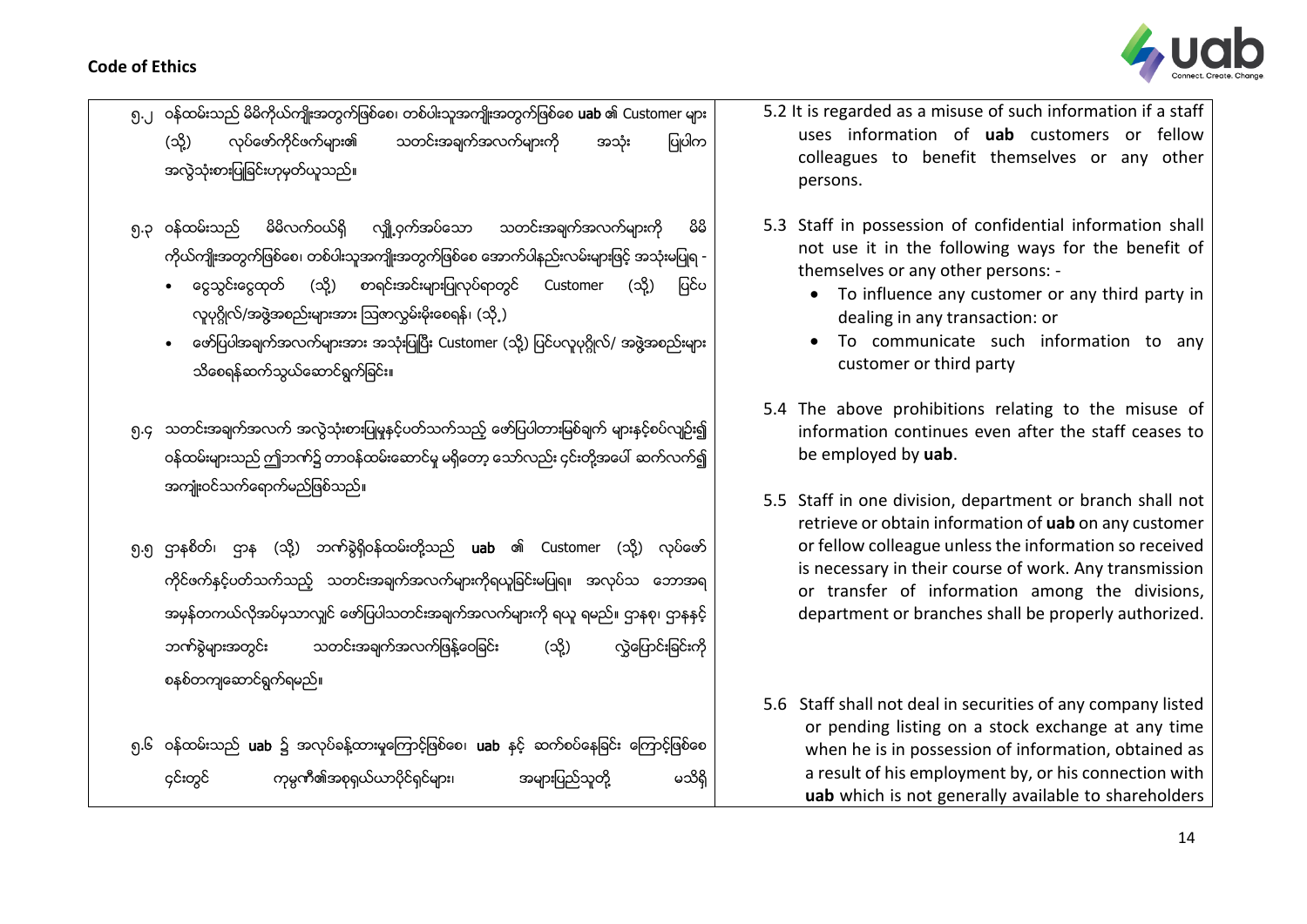

ရသောသတင်းအချက်အလက်များ လက်ဝယ်ရိနေပါက စတော့ရယ်ယာ ရောင်းချလျက် ရှိသော(သို့) စတော့ရှယ်ယာရောင်းချရန် စီစဉ်နေသောကုမ္ပဏီများ၏ ငွေချေးသက် သေခံလက်မှတ်များကို ရောင်းဝယ်ခြင်းမပြုရ။ အကယ်၍ ဗော်ပြပါအချက်အလက်များကို ဝန်ထမ်းမှသိရှိနိုင်ပါက သက်ဆိုင်ရာကုမ္ပကီ၏ အစုရှယ်ယာ (သို့) အခြားငွေချေး သက်သေခံလက်မှတ်များ၏ စျေးကွက်ပေါက်စျေးကို သိသိသာသာပြောင်းလဲသွား နိုင်ခြေရှိပါက ဖော်ပြပါကုမ္ပဏီများ၏ ေငြေခ််ားသက္ေသခံမ်ာ်ားကိုေရာင္်ားဝယ္ျခင္်ားမျပ်ဳရ။

၅.၇ အတွင်းရေးသတင်းအချက်အလက်များ လက်ဝယ်ရှိသည့်ဝန်ထမ်းသည် သက်ဆိုင်ရာ ကုမ္ပဏီ၏ ငွေချေးသက်သေခံလက်မှတ်များဝယ်ယူရန် အခြားသူအား လှံု့ဆော်ခြင်း မပြုရ။ တာဝန်ထမ်းဆောင်ရာတွင် ၄င်းတို့၏တာဝန်နှင့် မသက်ဆိုင်သော ဖော်ပြပါ အချက်အလက်များ အသုံးပြုပြီး ဝန်ထမ်းများအပါအဝင် အခြားသူအား ဆက်သွယ် ဆောင်ရွက်ခြင်းမပြုရ။

# ၆. ရာထူးအလဲသုံးစားပြုလုပ်ခြင်

- ၆.၁ ဝန်ထမ်းသည် uab တွင် တာဝန်ထမ်းဆောင်စဉ် ကိုယ်ကျိုးအတွက် (သို့) တစ်ပါးသူ အကျိုးအတွက် ၄င်း၏ရာထူးကို အလွဲသုံးစားလုပ်၍ အခွင့်အရေးယူခြင်းမိူး မပြုလုပ်ရ။
- ၆.၂ ဝန်ထမ်းသည် ဘက်၏ Customer (သို့) လုပ်ဖော်ကိုင်ဖက်များထံမှ မျက်နာသာပေး မူရရှိရန် (သို့) တောင်းခံရန်အတွက် မိမိရာထူးကို အသုံးချ၍ အောက်ပါအချက်များ လုပ်ိဆောင်ခြင်း မပြုလုပ်ရန်ဖြစ်သည်။
	- ဘဏ်လုပ်ငန်းဆိုင်ရာစည်းမျဉ်းစည်းကမ်းများနှင့် စပ်လျဉ်း၍ ဖြေလျော့ပေးခြင်း၊

of that company and the public, and which, if it was so available, would likely bring about a material change in the market price of shares or other securities of the company concerned.

5.7 A staff that possesses insider information is also prohibited from influencing any other person to deal in the securities concerned or communicating such information to any other person, including other staff that does not require such information in discharging their duty.

## **6. Misuse of Position**

- 6.1 Staff shall not abuse their position in **uab** to take advantage of any situation in the course of duty for personal benefit or for the benefit of other persons.
- 6.2 Staff shall not make use of their position in **uab** to solicit or receive favor from the Bank's customers or fellow employee in exchange either for:
	- granting them favorable banking terms and conditions; or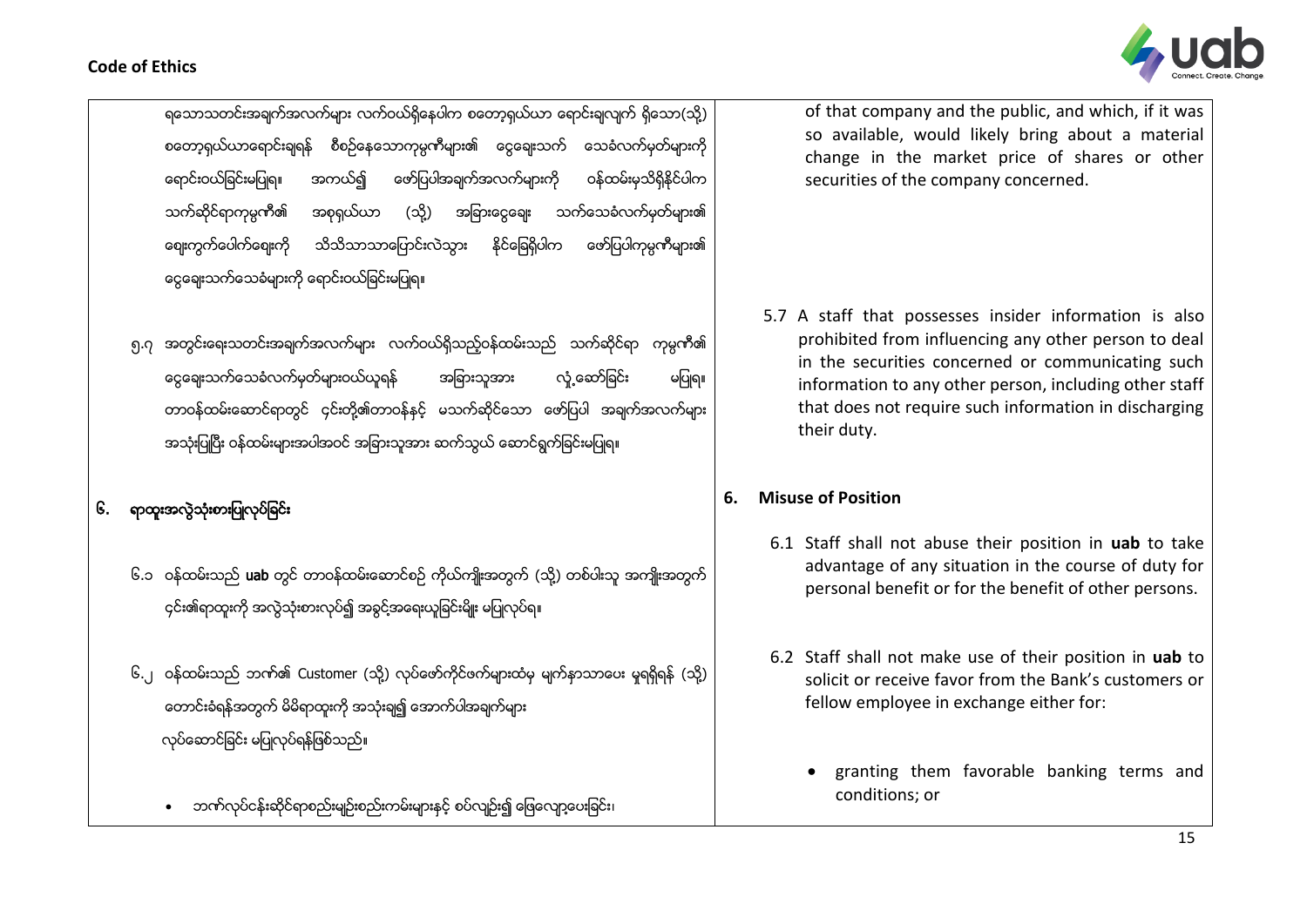

- တမင္ၾကံရြယ္ကာ သံသယျဖစ္ဖြယ္စာရင္်ားမ်ာ်ားကို Due Diligence လုပ္ေဆာင္ရန္ ပျက်ကွက်ခြင်း။
- ၆.၁ အလားအလာရှိသော Customer များရရှိရန် ဆောင်ရွက်ရာတွင် ဝန်ထမ်းသည် Customer (သို့) လုပ်ဖော်ကိုင်ဖက်များအား တံစိုးလက်ဆောင်ပေးခြင်းမျိုး မပြုလုပ်ရ။ ဓဈးကွက်ရှာဖွေလှုပ်ရှားမှုများအတွက် ကုမ္ပဏီမှ တရားဝင်ပေးအပ်သော လက်ဆောင် များသာလျှင် လာဘ်ပေးလာဘ်ယူမှ မမြောက်ကြောင်း မှတ်ယူနိုင်သည်။
- ၆.၄ ဝန်ထမ်းသည် Customer များ (သို့) လုပ်ဖော်ကိုင်ဖက်များ (သို့) အခြားလူပုဂ္ဂိုလ်/အဖွဲ့ အစည်းများထံမှ အောက်ပါတို့ကို တောင်းခံခြင်း/ရယူခြင်းမပြုရ -
	- မျက်နာသာပေးဆက်ဆံမှ၊
	- ဉီးစားပေးဆက်ဆံမှ (သို့) လျော့ပေ့ါကမ်းလှမ်းမှုများ၊
	- ေငွေကြေး၊ ငွေချေးစာချုပ်များ၊ ညှိနိူင်း၍ရသောငွေချေးသက်သေခံများ၊ ပုဂ္ဂိုလ်ရေး ချေးငွေများ၊ ေလယာဉ်လက်မှတ်များ၊ ခရီးစဉ်များ၊ လျော့စျေးများ၊ ဖျော်ဖြေရေး ဆိုင်ရာများအပါအဝင် အခြားသောလက်ဆောင်ပစ္စည်းအမျိုးမျိုး။
- ၆.၅ ဝန်ထမ်းသည် Customer နှင့် အကျိုးဆောင်များအား ၎င်းတို့အား လက်ဆောင်များ ပေးခြင်း၊ မျက်နာသာပေးခြင်း (သို့) ဝန်ဆောင်မှုတစ်ခုခုပေးခြင်းကို မပြုလုပ်ရန် တတ်နိုင်သမျှ ပြောကြားရမည်။
- ၆.၆ ဝန်ထမ်းသည် ၄င်း၏ ရာထူးတာဝန်ကိုအသုံးချ၍ အောက်ပါအချက်တို့ကိုမပြုလုပ်ရ။
	- ကိုယ်ပိုင်စီးပွားရေး (သို့) အစုရှယ်ယာအတွက် **uab** ၏ Customer များထံမှ ေတာင္်ားခံျခင္်ား/ရယ ျခင္်ား၊
- deliberately not exercising due diligence on delinquent accounts for a favor.
- 6.3 Staff shall not bribe customers or fellow employee when soliciting business. Only Corporate gifts offered or presented on marketing trips can be deemed as non-bribes.
- 6.4 Staff shall not solicit the following from customers or fellow colleagues or other parties: -
	- favours;
	- preferential or concessionary offers; or
	- gifts of any form, including cash, bonds, negotiable securities, personal loans, airline tickets, paid trips, discounts or use of vacation or other entertainment facilities or property.
- 6.5 Staff shall, whenever possible, discourage their customers and brokers from offering them personal gifts, favours or services.
- 6.6 Staff shall not make use of their position in **uab**:
	- To solicit for personal business or shareholding from **uab**'s customers;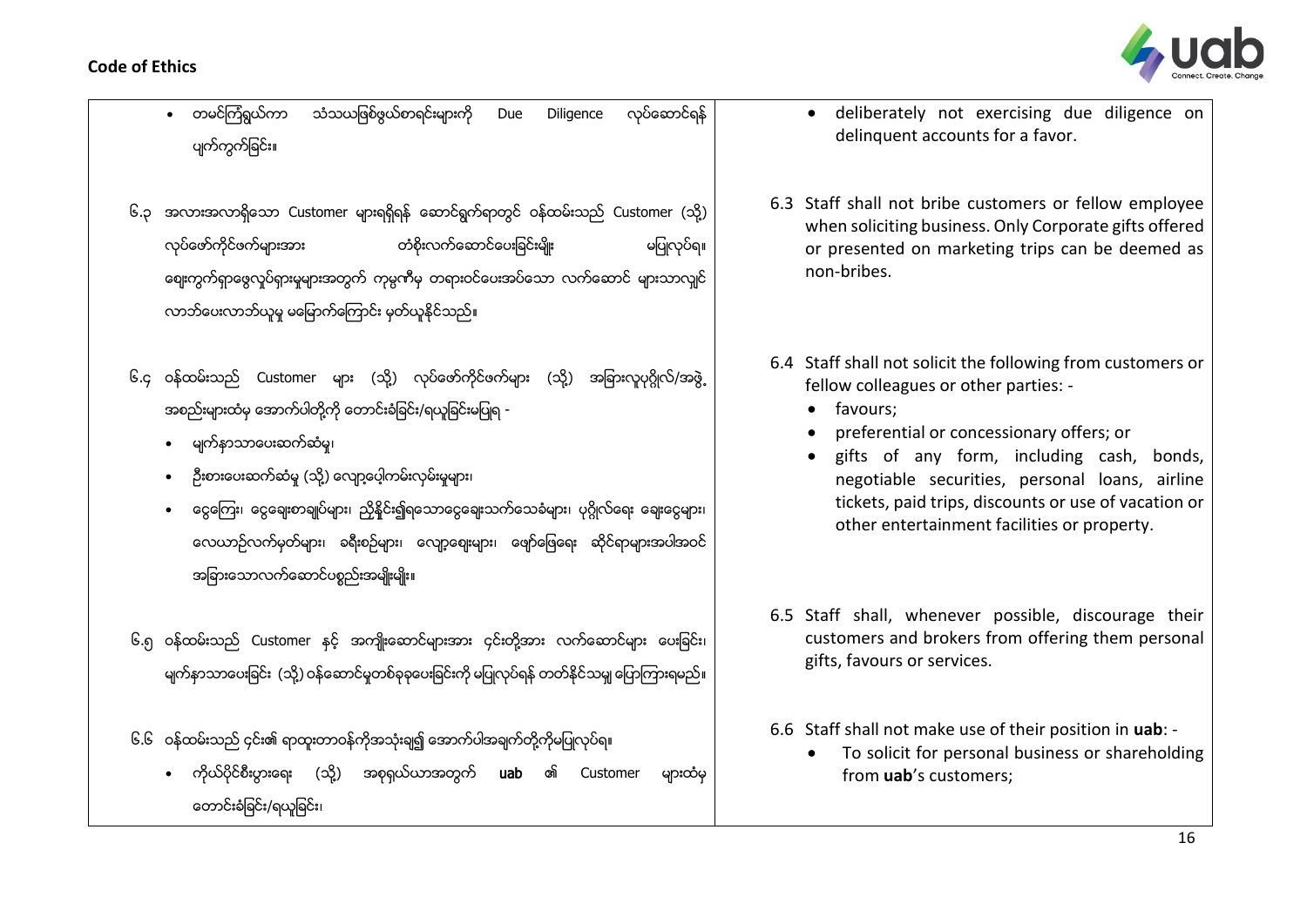

- uab ၏ Customer များ (သို) လုပ်ဖော်ကိုင်ဖက်များထံမှ ငွေချေးခြင်း၊ အကြေး တင်နေခြင်း။
- ၆.၇ မည်သည့်ဝန်ထမ်းမဆိုရာထူးတာဝန်ကိုအလွဲသုံးစားပြုခြင်းမှ ကာကွယ်ရန်မှာ ဝန်ထမ်း တိုင်း၏တာဝန်ဖြစ်သည်။ တာဝန်ထမ်းဆောင်စဉ် ထိုကဲ့သို့မမှန်မကန်ဖြစ်မှုများကို သိရှိ သည့် ဝန်ထမ်းများသည် **uab** သို့ လျို့ဝှက်သတင်းပို့ရန် တာဝန်ရှိသည်။
- ၆.၈ ဝန်ထမ်းနှင့် မိမိဆွေမျိုးများသည် **uab** ၏ အမည်နာမ (သို့) ပစ္စည်းများကို ကိုယ်ကျိုး အတွက် အသုံးမပြုရ။ uab နှင့်ပတ်သက်နေမှုကိုအသုံးချ၍ Customer များ၊ အလား အလာရှိ Customerများထံမှ ငွေချေးယူခြင်း၊ အကြွေးတင်ရှိခြင်း မဖြစ်စေရ။ ရာထူး တာဝန်ကိုအသုံးပြု၍ ကိုယ်ကျိုးအတွက် မျက်နာသာပေးဆက်ဆံမှ ရယူခြင်းကို တင်းကြပ်စွာပိတ်ပင်တားမြစ်သည်။
- ၆.၉ ဆက်လက်၍ ဝန်ထမ်းသည် ကုန်ပစ္စည်းများ၊ ဓရွ၊ ဓင္မ၊ နိုင်ငံခြားငွေကြေးလဲလှယ်မှု၊ ငွေချေးသက်သေခံများနှင့်ပတ်သတ်၍ ထင်မြင်ချက် ခန့်မှန်းချက်များပေးရာတွင် ကိုယ်ကျိုးအတွက် ေဆာင္ရြက္သည္ျဖစ္ေစ၊ မိတ္ေဆြမ်ာ်ား (သို႔) ေဆြမ််ဳိ်ားမ်ာ်ားကိုယ္စာ်ား ေဆာင္ရြက္သည္ျဖစ္ေစ မိမိ၏ ရာထူးတာဝန် (သို့) ဩဇာလွှမ်းမိုးမှုကို အသုံးမပြုရ။

။ဤအပိုဒ်အရ Customer ဟုဆိုရာတွင် ကုန်ပစ္စည်းနှင့် ဝန်ဆောင်မှု ပေးသည့် ဆိုင်များ၊  $Supplier$ များပါဝင်သည်။

- To borrow from or become indebted to **uab** customers or fellow colleagues
- 6.7 It is the duty of all staff to ensure that no other staff in **uab** shall misuse his/her position in **uab**. Staff who are aware of any such irregularities in the course of their work owe a duty to report such irregularities in confidence to **uab**.
- 6.8 Staff and their relatives must not use **uab**'s name or facilities for personal advantage, must not use their connections with **uab** to borrow from or become indebted to customers or prospective customers. The use of position to obtain preferential treatment for personal benefit is strictly prohibited.
- 6.9 Further, staff must not use his/her position or influence for speculating in commodities, gold, silver, foreign exchange or securities, whether acting personally or on behalf of friends or relatives.

*Note: Under this clause, reference to 'customers' wherever it appears also include reference to 'vendors/suppliers of goods and services.*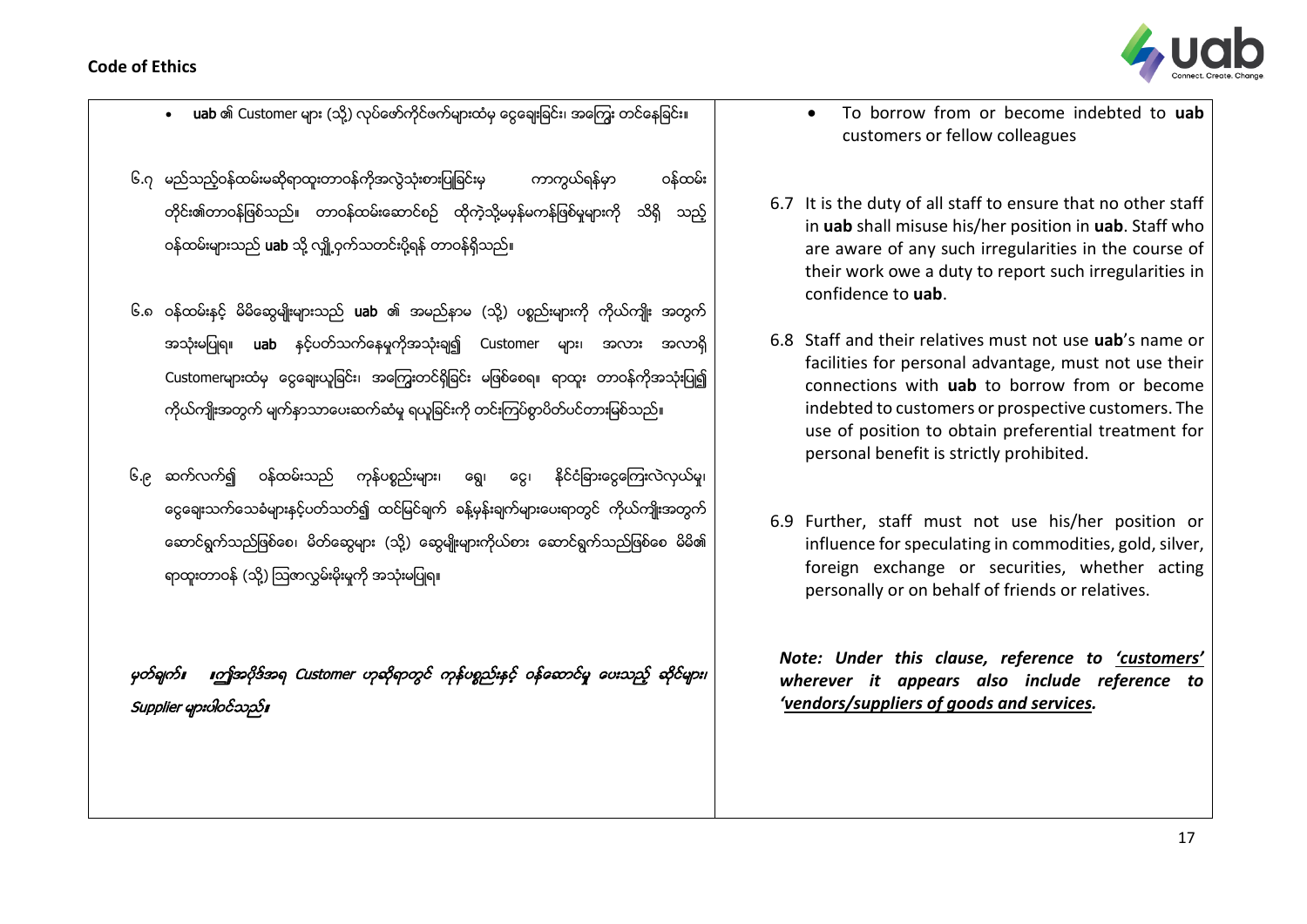

# ၇။ ဘဏ္္ပိုင္္စၥည္းႏွင့္ အသံိုးအေဆာင္္စၥည္းကပို အလ ြဲသံိုးစားျ္ဳျခင္်ား

- ၇.၁ uab ၀န္ထမ္းတိုင္်ားသည္ နည္း္ညာ္ပိုင္းဆပိုင္ရာ အသံိုးအေဆာင္မ္ားအ္ါအ၀င္ ဘဏ်ပိုင်ပစ္စည်းများကို မူလရည်ရွယ်ချက်အတိုင်း လုပ်ငန်းကိစ္စရပ်များအတွက်သာ ဂရု တစိုက်သုံးစဲ့ရမည်။
- ၇.၂ နည်းပညာဆိုင်ရာ အသုံးအဆောင်များ၊ အခြားသတင်းအချက်အလက်နှင့် ဆက်သွယ် မူဆိုင်ရာ အသုံးအဆောင်များအပါအဝင် ဘက်ပိုင်ပစ္စည်းများကို ထိန်းသိမ်းရန်နှင့် ၄င်းတို့ကို ခိုးယူခြင်း၊ ပျက်စီးဆုံးရှုံးစေခြင်း၊ မသင့်လျော်သော သုံးစွဲခြင်းတို့မှ အစဉ် ကာကွယ်ထိန်းသိမ်းရန်အတွက် ဂန်ထမ်းတိုင်းတွင် တာဝန်ရှိသည်။ အရက်သေစာ သောက်စားကာမောင်းနင်ခြင်းကဲ့သို့သော အန္တရာယ်ရှိသောသုံးစွဲမှုများကို တာဂန်မဲ့ သော လုပ်ရပ်အဖြစ် သတ်မှတ်သည်။
- ၇.၃ uab သည္ဘဏ္ပိုင္ပစၥည္်ားမ်ာ်ား၊ အသုံ်ားအေဆာင္မ်ာ်ားြႏွင့္ပတ္သက္၍ ဝန္ထမ္်ား တစ္္ဥ်ားစဥ၏ သုံ်ားစြဲမႈကို စောင့်ကြည့်ခွင့်ရှိပြီး မည်သည့်စာရွက်စာတမ်းနှင့် သတင်းအချက် အလက်များကိုမဆို ရုံးတွင်းစီရင်မှုများ၊ တရားခွင်များတွင် (သို့) အာဏာပိုင်အဖွဲ့ အစည်းများ (သို့) ှာပဒေစည်းကြပ်အဖွဲ့အစည်းများသို့ သက်သေအထောက်အထား များအဖြစ် ပြန်လည်ဖော်ထုတ်ခွင့်ရှိသည်။
- ၇.၄ နည်းပညာပိုင်းဆိုင်ရာ အသုံးအဆောင်များ သုံးစွဲရာတွင် **uab** သည် ထိခိုက်လွယ်၍ တုန္န်ပြန်မှုလျင်မြန်သော၊ တရားမဝင်သောကိစ္စရပ်များ၊ ဉာဏ်ပညာဖြင့် တီထွင် ဖန်တီးထားသော မပိုင်ခွင့် ချိုးဖောက်မှုများ၊ ခွင့်ပြုချက်မဲ့ ဝင်ရောက်ခြင်း/သုံးစွဲခြင်း၊ မဖော်အချွတ်များကြည့်ရှုခြင်း၊

#### **7. Misuse of Bank's Property and Facilities**

- 7.1 All **uab** employees must use the Bank's properties and facilities including technology facilities responsibly and primarily for the business purposes for which they are intended to.
- 7.2 All staff are responsible to take due care of the Bank's properties and facilities including technology facilities and other information and communication technology and safeguard them against theft, damage and improper usage at all times. Dangerous use such as (but not limited to) drink driving and willful damage is regarded as irresponsible.
- 7.3 **uab** reserves the right to monitor each employee's access/use of the Bank's properties and facilities and recover whatsoever documents or information (if required) as evidence in domestic proceedings and courts of law or disclosed to the authorities or regulatory bodies as the case may be.
- 7.4 On technology facilities, **uab** does not permit the usage of technology facilities involving sensitive and illegal matters, infringement of intellectual property rights, unauthorized access, accessing pornographies, misuse of the Bank's time and resources and risking of the integrity of the Bank's facilities.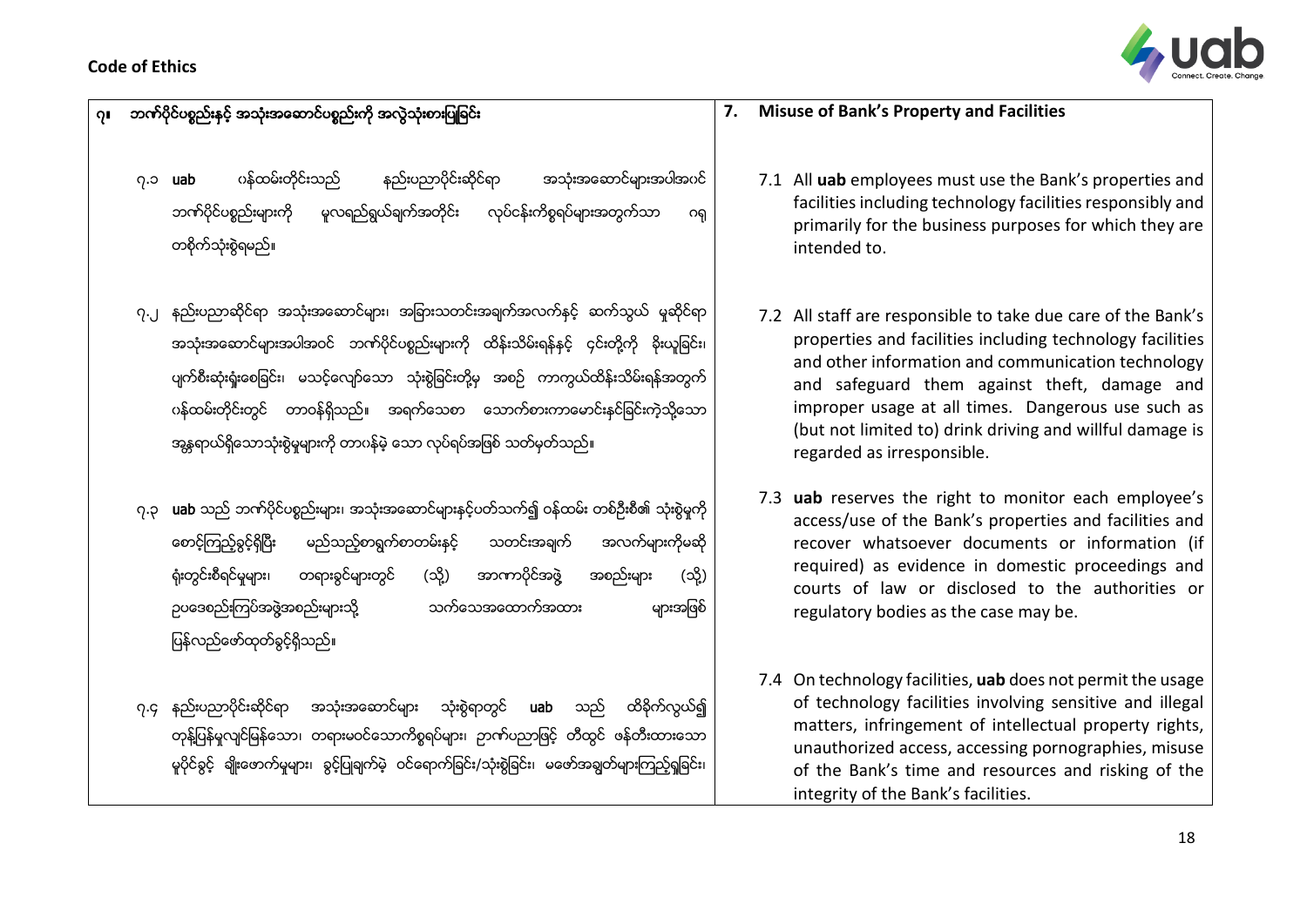|  | <b>Code of Ethics</b> |
|--|-----------------------|
|--|-----------------------|



|    | ဘက်၏<br>အရှိန်နှင့်စွမ်းအားအရင်းအမြစ်များကို<br>သုံးစားပြုခြင်း၊<br>အလွဲ                                                                                                                                                                                                                                                                                                               |    |                                                                                                                                                                                                                                                                                                                                         |
|----|----------------------------------------------------------------------------------------------------------------------------------------------------------------------------------------------------------------------------------------------------------------------------------------------------------------------------------------------------------------------------------------|----|-----------------------------------------------------------------------------------------------------------------------------------------------------------------------------------------------------------------------------------------------------------------------------------------------------------------------------------------|
|    | ဘက်ပိုင်အသုံးအဆောင်များကို ထိခိုက်ပျက်ဆီးနိုင်သည်အထိ လုပ်ဆောင်ခြင်းတို့ကို ခွင့်မပြူ                                                                                                                                                                                                                                                                                                   |    |                                                                                                                                                                                                                                                                                                                                         |
|    | ၇.၅ ဖော်ပြပါအကြောင်းပြချက်အတွက် နည်းပညာပိုင်းဆိုင်ရာ အသုံးအဆောင်များတွင် အင်တာနက်၊<br>အင်ထရာနက်၊ အီးမေးလ်ပန်ဆောင်မှုများသုံးစွဲခြင်းနှင့် အခြားသော နည်းပညာသုံးပစ္စည်းများ၊<br>Software၊ Hardware၊ System များနှင့် အခြားသော ပန်ထမ်းများ၏ အီးမေးလ်၊ Messages၊<br>Instant Messaging၊ Blogs၊ အင်တာနက် သုံးစွဲမှု၊ ကုမ္ပကီမှပေးသည့် နည်းပညာအသုံးအဆောင်ပါ<br>အချက်အလက်များအားလုံး ပါဝင်သည်။ |    | 7.5 For this purpose, technology facilities include (not<br>limiting to) access to the internet, intranet, email<br>services and all other technology hardware, software,<br>systems and peripherals such as employee's email,<br>messages, instant messaging, blogs, use of the internet<br>and contents in company issued Technology. |
| 61 | ကောင်းမွန်သော ဘဏ္ဍာရေးဆိုင်ရာ အမှုအကျင့်                                                                                                                                                                                                                                                                                                                                               | 8. | <b>Good financial conduct</b>                                                                                                                                                                                                                                                                                                           |
|    | ၈.၁ ဝန်ထမ်းသည် ၄င်းတို့၏ ဘဏ္ဍာရေးဆိုင်ရာကိစ္စရပ်များကို ကောင်းမွန်စွာ<br>စီမံခန့်ခွဲ<br>နိုင်ရန်<br>လိုအပ်ပါသည်။                                                                                                                                                                                                                                                                       |    | 8.1 Staff is expected to manage their financial matters<br>well.                                                                                                                                                                                                                                                                        |
|    | ၈.၂ uab သည် ဘဏ္ဍာရေးဆိုင်ရာ ကြပ်တည်းမှုနှင့်ပတ်သက်၍ အလွန်အလေးအနက် ထားပါသည်။<br>(ဆိုလိုရင်းမှာ လူတစ်ဦးတယောက်၏ ကြွေးမှီရှိမှု အခြေအနေမျိုး)                                                                                                                                                                                                                                              |    | 8.2 uab takes a very serious view such 'financial<br>embarrassment' i.e. the state of one's indebtedness.                                                                                                                                                                                                                               |
|    | ၈.၃ အောက်ဖော်ပြပါ အခြေအနေရှိသောဂန်ထမ်းကို ဘဏ္ဍာရေးဆိုင်ရာ အကြပ်အတည်း ဖြစ်နေသည်ဟု<br>မှတ်ယူသည် -                                                                                                                                                                                                                                                                                        |    | 8.3 Staff is deemed to be in state of financial<br>embarrassment under the following conditions if<br>$he/she: -$                                                                                                                                                                                                                       |
|    | ဒေဝါလီခံရသူ<br>(သို့) ကြွေးမှီမဆပ်နိုင်သောသူ (ဒေဝါလီခံရသူအဖြစ်မှ<br>$\bullet$<br>ဥပဒေအရ<br>မရှန်းထွက်နိုင်သေးသည့် အရိန်အထိ)                                                                                                                                                                                                                                                            |    | is a bankrupt or an insolvent wage earner, for as<br>long as he remains as an undercharged bankrupt                                                                                                                                                                                                                                     |
|    |                                                                                                                                                                                                                                                                                                                                                                                        |    |                                                                                                                                                                                                                                                                                                                                         |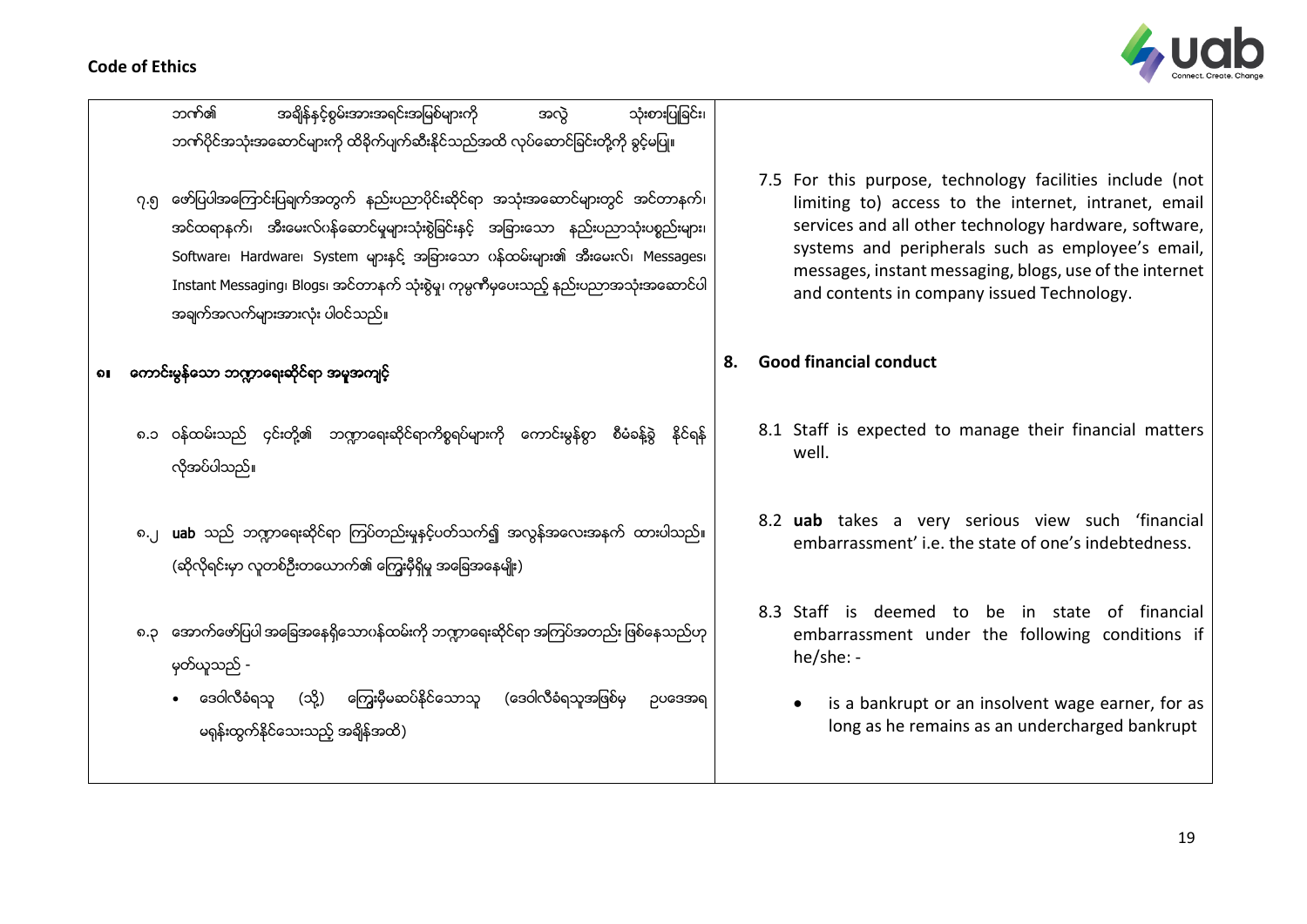

- uab နှင့်ဖြစ်စေ၊ အခြားငွေချေးသူဖြင့်ဖြစ်စေရက် ၉ဝ ထက်ကျော်၍ ပေးချေမှု ဆိုင်းငံ့ခြင်း (သို့) ချေးငွေအား ပုံမှန်အတိုင်း မပေးချေနိုင်သဖြင့် အခြားနည်း လမ်းဖြင့် ပြန်လည်ပေးချေရန် သဘောထားခြင်း။
- ၉။ ဘ႑ာေရးဆပိုင္ရာရာဇ၀တ္မႈ ြႏွင့္ ဥ္ေဒကပိုလပိုက္နာျခင္း
	- ၉.၁ ၀န်ထမ်းများသည် နိုင်ငံတော်၏ ဥပဒေများ၊ နည်းဥပဒေများ၊ ရုံးတွင်းမူဝါဒများကို လိုက်နာရမည်။
	- ၉.၂ ဘဏ္ဟာရေးကဏ္ဍ၏ အစိတ်အပိုင်းတစ်ခုဖြစ်သည့်အလျောက် ဘဏ္ဍာရေးဆိုင်ရာ ရာဇဝတ်မှုနှင့်သက်ဆိုင်သည့် စံသတ်မှတ်ချက်များ - ငွေကြေးခဝါချမှုတိုက်ဖျက်ရေး (အခွန်တိမ်းရှောင်ခြင်းများအပါအဝင်)၊ အကြမ်းဖက်သမားများအား ဓင္ငကြေးထောက်ပံ့ ခြင်းအားကာကွယ်ခြင်း၊ လိမ်လည်မှ၊ ပိတ်ပင်တားမြစ်မှ၊ လာဘ်ပေးလာဘ်ယူမှ/ အကျင့်ပျက်ချစားမှုတိုက်ဖျက်ခြင်း စသည်နှင့်ပတ်သတ်သည့် စံသတ်မှတ်ချက်များအား လိုက္နာေဆာင္ရြက္ရမည္။
	- ၉.၃ ကွန်ပျူတာ၊ အီလက်ထရောနစ်၊ သတင်းအချက်အလက်တို့ကို တရားမဝင် ရယူအသုံး ပြုခြင်းနှင့် ခွင့်ပြုချက်မဲ့ အသုံးပြုခြင်းတို့ကို တားမြစ်သည်။ ဤတားမြစ်ချက်တွင် System နှင့် အီလက်ထရောနစ်သတင်းအချက်အလက်များ ရယူသုံးစွဲရန် လုပ်ဖော် ကိုင်ဖက်၏ Password နှင့် User ID တို့ကို ခွင့်ပြုချက်မရှိဘဲ အသုံးပြုခြင်းမျိုးလည်း ပါဝင်သည်။
	- ၉.၄ အလွတ်တမ်းစာရင်းစစ်များ၊ ရုံးတွင်းစာရင်းစစ်များ၊ ဥပဒေစည်းကြပ်သူများနှင့် ဆက်ဆံ ရာတွင် ဝန်ထမ်းတိုင်းသည် ပွင့်လင်းမြင်သာမရှိစွာ ပူးပေါင်းပါဝင်ဆောင်ရွက်ရမည်။
- has suspended payments (with **uab** or other creditors) for more than 90 days, or has compounded with his creditors, whether within or outside **uab**.
- **9. Financial crime and compliance to the law**
	- 9.1 Employees must comply with laws, regulations and internal policies.
	- 9.2 Being a part of the financial sector, standards on financial crime shall be adhered including but not limited to anti-money laundering (including those on tax evasion), preventing financing for terrorism, fraud, sanction and anti-bribery/corruption.
	- 9.3 Hacking and unauthorized access to computer and electronic data is unacceptable conduct. This includes the unauthorized use of a colleague's password or user id to gain access to systems and electronic data.
	- 9.4 All personnel must be open and cooperative when dealing with **independent auditors, internal auditors and regulators**